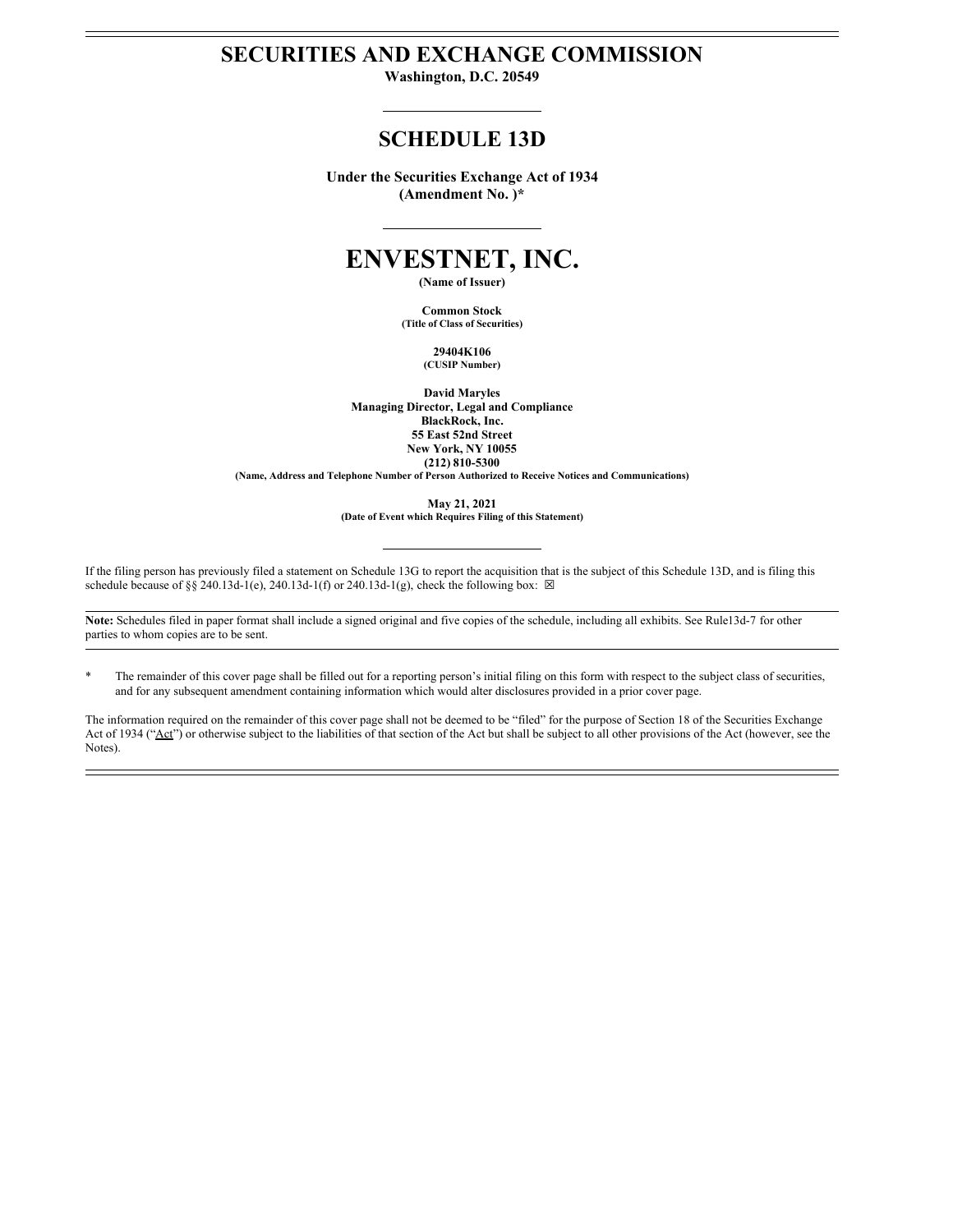## CUSIP No.: 29404K106

| $\mathbf{1}$   |                               |             | <b>NAMES OF REPORTING PERSONS</b>                                                    |
|----------------|-------------------------------|-------------|--------------------------------------------------------------------------------------|
|                |                               |             |                                                                                      |
|                | BlackRock, Inc.               |             |                                                                                      |
| 2              |                               |             | CHECK THE APPROPRIATE BOX IF A MEMBER OF A GROUP                                     |
|                | (a) $\Box$<br>$(b) \boxtimes$ |             |                                                                                      |
|                |                               |             |                                                                                      |
| 3              | <b>SEC USE ONLY</b>           |             |                                                                                      |
|                |                               |             |                                                                                      |
| $\overline{4}$ | <b>SOURCE OF FUNDS</b>        |             |                                                                                      |
|                |                               |             |                                                                                      |
|                | 00                            |             |                                                                                      |
| 5              |                               |             | CHECK IF DISCLOSURE OF LEGAL PROCEEDINGS IS REQUIRED PURSUANT TO ITEMS 2(d) or 2(e)  |
|                |                               |             |                                                                                      |
|                | $\boxtimes$                   |             |                                                                                      |
| 6              |                               |             | CITIZENSHIP OR PLACE OF ORGANIZATION                                                 |
|                |                               |             |                                                                                      |
|                | Delaware                      |             |                                                                                      |
|                |                               | 7           | <b>SOLE VOTING POWER</b>                                                             |
|                |                               |             |                                                                                      |
|                | <b>NUMBER OF</b>              |             | 6,355,020                                                                            |
|                | <b>SHARES</b>                 | 8           | <b>SHARED VOTING POWER</b>                                                           |
|                | <b>BENEFICIALLY</b>           |             |                                                                                      |
|                | <b>OWNED BY</b>               |             | $\mathbf{0}$                                                                         |
|                | <b>EACH</b>                   | $\mathbf Q$ | <b>SOLE DISPOSITIVE POWER</b>                                                        |
|                | <b>REPORTING</b>              |             |                                                                                      |
|                | <b>PERSON</b>                 |             | 6,421,166                                                                            |
|                | <b>WITH</b>                   | 10          | <b>SHARED DISPOSITIVE POWER</b>                                                      |
|                |                               |             |                                                                                      |
|                |                               |             | $\mathbf{0}$                                                                         |
| 11             |                               |             | AGGREGATE AMOUNT BENEFICIALLY OWNED BY EACH REPORTING PERSON                         |
|                |                               |             |                                                                                      |
|                | 6,421,166                     |             |                                                                                      |
| 12             |                               |             | CHECK IF THE AGGREGATE AMOUNT IN ROW (11) EXCLUDES CERTAIN SHARES (SEE INSTRUCTIONS) |
|                |                               |             |                                                                                      |
|                | $\Box$                        |             |                                                                                      |
| 13             |                               |             | PERCENT OF CLASS REPRESENTED BY AMOUNT IN ROW (11)                                   |
|                |                               |             |                                                                                      |
|                | 11.8%                         |             |                                                                                      |
| 14             |                               |             | TYPE OF REPORTING PERSON (SEE INSTRUCTIONS)                                          |
|                |                               |             |                                                                                      |
|                | HC                            |             |                                                                                      |
|                |                               |             |                                                                                      |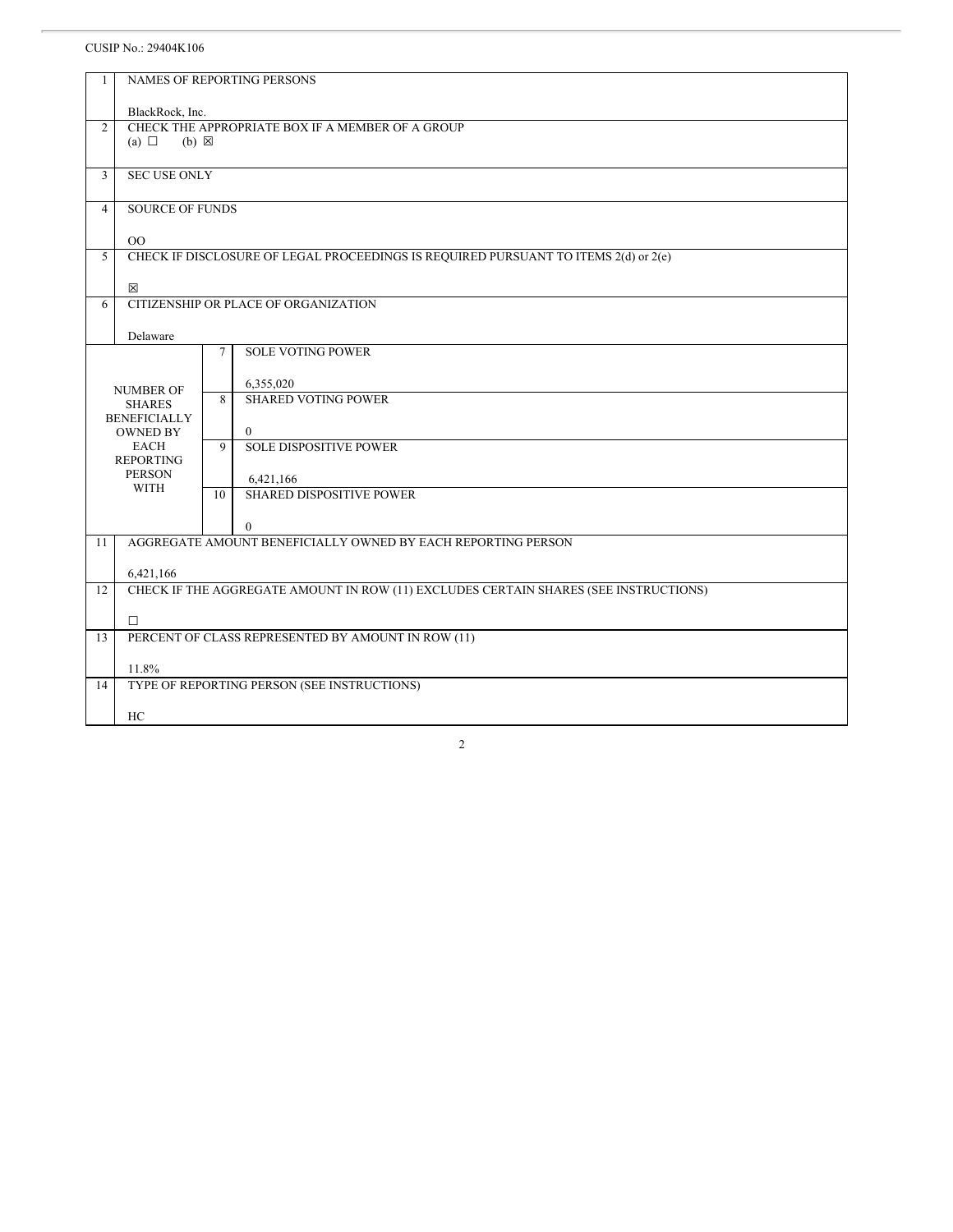#### **Item 1. Security and Issuer.**

This Schedule 13D (this "Schedule 13D") relates to the common stock, par value \$0.005 per share (the 'Common Stock"), of Envestnet, Inc., a Delaware corporation (the "Issuer"). The principal executive offices of the Issuer are located at 35 East Wacker Drive, Suite 2400, Chicago, Illinois.

#### **Item 2. Identity and Background.**

(a) This Schedule 13D is being filed by BlackRock, Inc. ('BlackRock''). BlackRock is a Delaware corporation that, through its subsidiaries, provides diversified investment management directly and indirectly through various investment products to institutions, intermediaries and individual investors. Investment management services primarily consist of the management of equity, fixed income, multi-asset class, alternative investment and cash management products. BlackRock, through its subsidiaries (the "Advisory Subsidiaries"), offers its investment products in a variety of accounts, including open-end and closed-end mutual funds, iShares® exchange-traded funds, collective investment trusts and separate accounts. In addition, the Advisory Subsidiaries, provide market risk management, financial markets advisory and enterprise investment system services to a broad base of clients. Financial markets advisory services include valuation services relating to illiquid securities, dispositions and workout assignments (including long-term portfolio liquidation assignments), risk management and strategic planning and execution. The principal office and business address of BlackRock is 55 East 52nd Street, New York, NY 10055.

Certain of the securities reported herein include Common Stock held directly by BlackRock for its own account that were previously included in a statement on Schedule 13G filed by BlackRock on February 8, 2021. BlackRock did not acquire any beneficial ownership of Common Stock with the purpose or effect of changing or influencing the control of the Issuer or as a participant in any transaction having such purpose or effect, or in connection with any plan or proposal that would be subject to disclosure under Item 4 of Schedule 13D with respect to the Issuer. The Advisory Subsidiaries, as the investment advisers to certain client accounts, continue to hold Common Stock in their ordinary course of business, not with the purpose or effect of changing or influencing the control of the Issuer or as a participant in any transaction having such purpose or effect, and not in connection with any plan or proposal that would be subject to disclosure under Item 4 of Schedule 13D with respect to the Issuer. Therefore, this Schedule 13D should not be deemed to constitute an admission that BlackRock is required to file a Schedule 13D pursuant to Rule 13d-1 under the Act with respect to the Common Stock held directly by the Advisory Subsidiaries that act as the investment advisers to certain client accounts, however, BlackRock is voluntarily filing this Schedule with respect to all Common Stock beneficially owned by BlackRock.

(b) – (c) and (f) Current information concerning the identity and background of each of the executive officers and directors of BlackRock is set forth on Annex A (collectively, the "Covered Persons"), attached hereto and incorporated herein by reference.

(d) and (e) During the last five years, neither BlackRock, nor to the best of its knowledge, any Covered Person has been convicted in any criminal proceedings (excluding traffic violations or similar misdemeanors) or, except as set forth in Annex B attached hereto, has been a party to a civil proceeding of a judicial or administrative body of competent jurisdiction and as a result of which such person was or is subject to a judgment, decree or final order enjoining future violations of, or prohibiting or mandating activities subject to, federal or state securities laws or finding any violation with respect to such laws.

Neither the present filing nor anything contained herein shall be construed as an admission that BlackRock constitutes a "person" for any purposes other than Section 13(d) of the Exchange Act.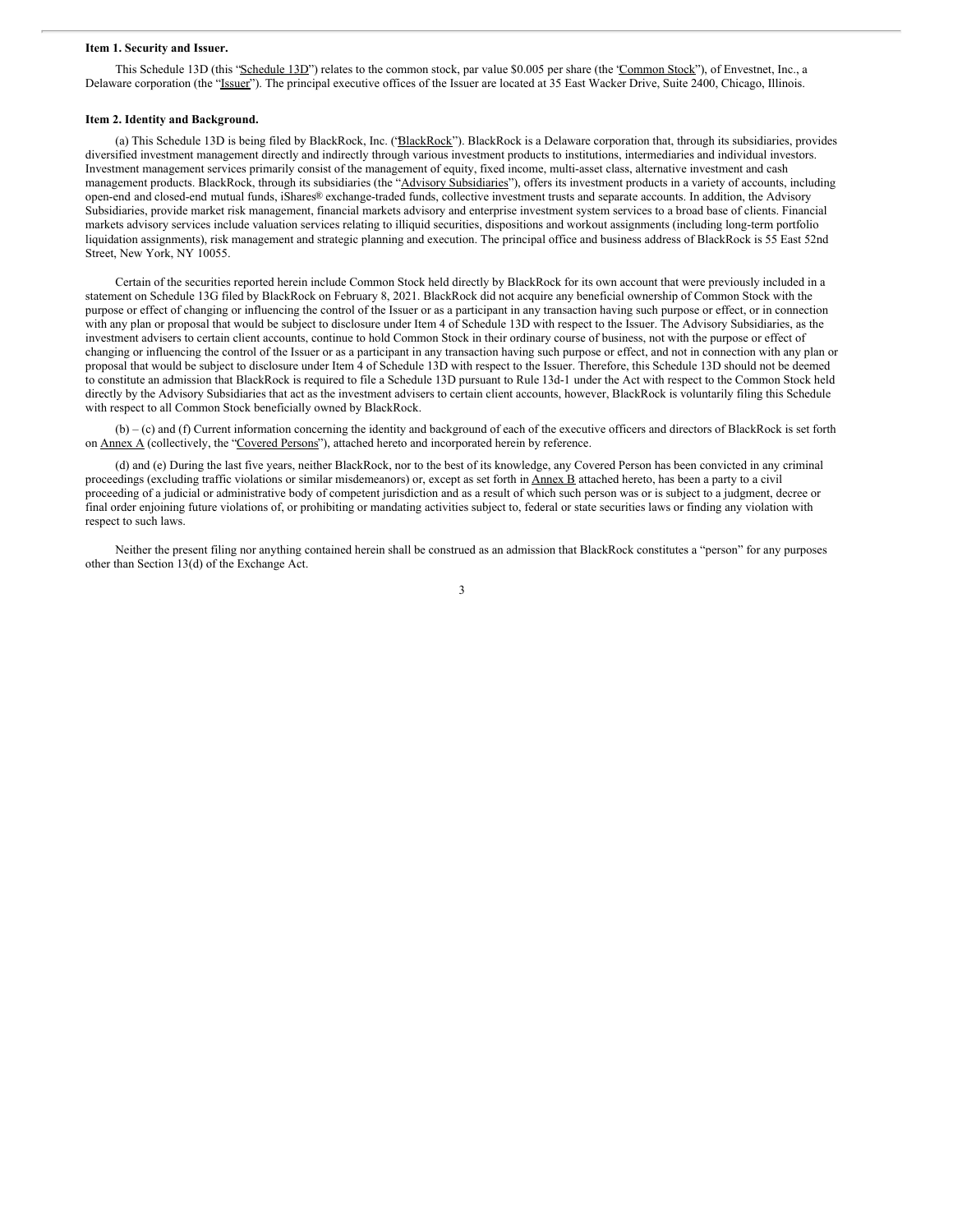#### **Item 3. Source and Amount of Funds or Other Consideration.**

As of May 20, 2021, BlackRock, in its role as the parent of the Adviser Subsidiaries in the capacity as investment advisers to certain client accounts, held beneficial ownership of 4,065,350 shares of Common Stock acquired prior to such date for an aggregate purchase price of \$238,726,155.18. Such acquisitions were made for investment purposes with available funds of the applicable client accounts in the ordinary course of business of the Advisory Subsidiaries.

In addition, as previously disclosed, in December 2018, BlackRock for its own account acquired directly from the Issuer 2,355,816 shares of Common Stock at a purchase price of \$52.13 per share for an aggregate purchase price of \$122,808,688.08 (from BlackRock's working capital balances) and a warrant (the "Warrant") to purchase 471,163 shares of Common Stock at an exercise price of \$65.16 per share, subject to customary anti-dilution adjustments. The Warrant is exercisable at BlackRock's option for four years from the date of issuance. The Warrant may be exercisable through cash exercise or net issue exercise, with cash settlement at the Issuer's sole discretion.

Transactions made for investment purposes in the ordinary course of business of the Advisory Subsidiaries are undertaken solely for the benefit of the applicable client account and are independent from the strategic relationship with and investment in the Issuer made by BlackRock for its own account.

#### **Item 4. Purpose of Transaction.**

Other than the 2,355,816 shares of Common Stock acquired by BlackRock for its own account in 2018 in connection with the strategic relationship described below, all of the Common Stock of the Issuer was acquired for investment purposes by funds and accounts for which certain of the Advisory Subsidiaries act as investment advisers.

BlackRock does not have any present plan or proposal that would relate to or result in any of the matters set forth in subparagraphs (a) – (j) of Item 4 of Schedule 13D.

As previously disclosed, BlackRock and certain of its subsidiaries and the Issuer entered into a strategic relationship to enhance the investment technology solutions they provide to financial advisors and the clients they serve. Also as previously announced, in conjunction with the strategic relationship, BlackRock acquired the 2,355,816 shares of Common Stock and the Warrant for its own account. BlackRock reviews its strategic relationship with, and investment in, the Issuer on a continuing basis. BlackRock has engaged, and may in the future further engage, in discussions with management, the board of directors, other shareholders of the Issuer and other relevant parties on various matters related to the Issuer and BlackRock's investment in the Issuer, including matters related to the business, management, operations, assets, strategy and future plans of the Issuer and BlackRock. There can be no assurance as to the outcome of any of such discussions. These discussions, however, may at any time and from time to time include proposing, considering or negotiating conditional terms of (a) acquiring additional securities of the Issuer, including but not limited to in connection with corporate control transactions, or disposing of all or a portion of the Common Stock or the Warrant, through open market transactions, privately negotiated transactions, amendments to its agreements with the Issuer, or otherwise, (b) extending, enhancing, or modifying BlackRock's strategic relationship with the Issuer by, among other things, entering into commercial agreements and relationships in connection therewith, or (c) to take any other available course of action, including one or more of the actions described in subparagraphs  $(a) - (j)$  of Item 4 of Schedule 13D. In reaching any decision as to its course of any action (as well as the specific elements thereof), BlackRock currently expects that it would take into consideration a variety of factors, including, but not limited to, the following: the Issuer's business, strategy and prospects; other developments concerning the Issuer and its businesses generally; other business opportunities available to BlackRock; changes in law and government regulations; general economic conditions; financial and stock market conditions, including the market price of the securities of the Issuer.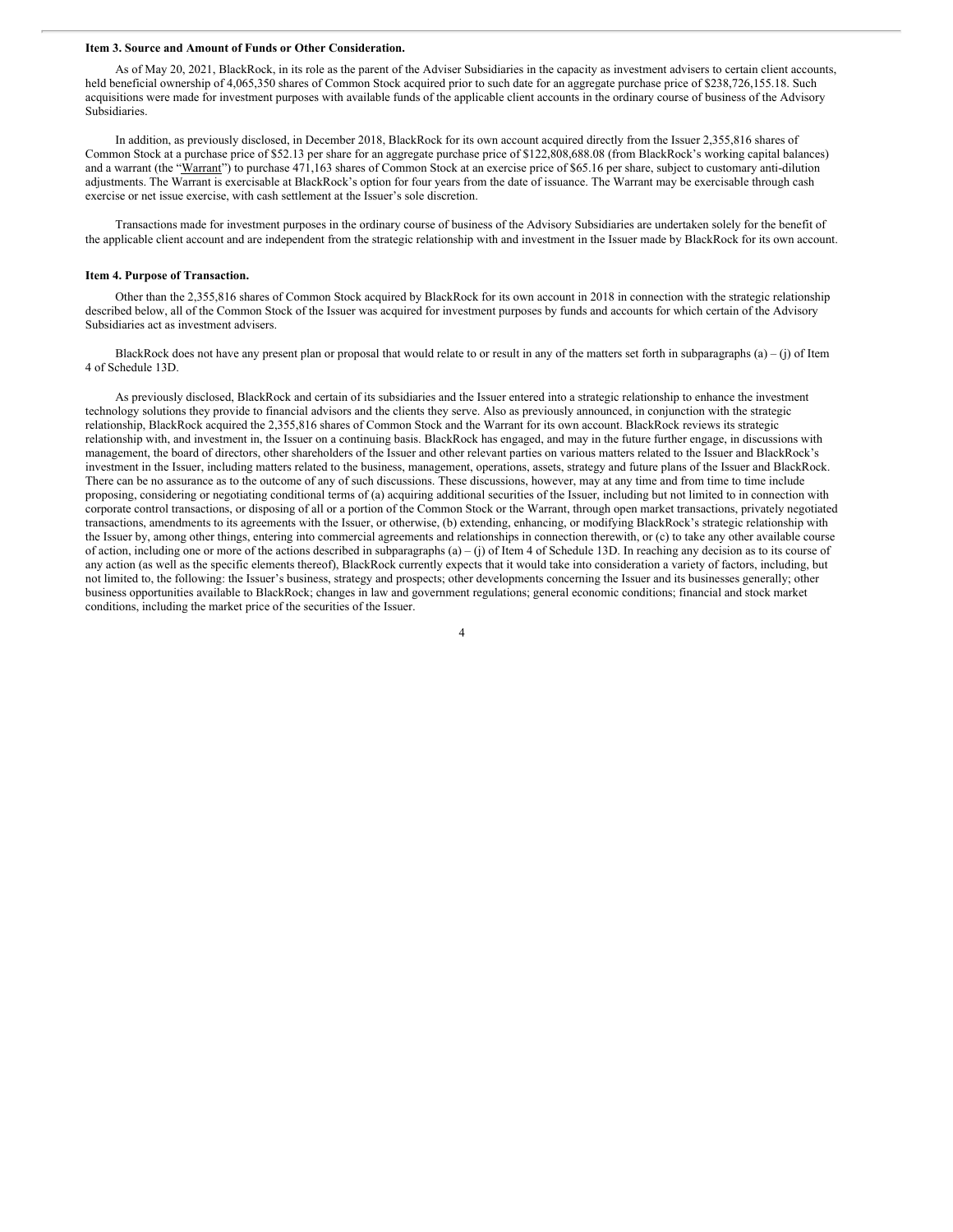#### **Item 5. Interest in Securities of the Issuer.**

(a) and (b) The responses of BlackRock to Rows (7) through (11), and (13) of the cover page of this Schedule 13D are incorporated herein by reference.

The aggregate percentage of shares of Common Stock reported as beneficially owned by BlackRock was calculated based on 54,422,622 shares of Common Stock issued and outstanding as of April 30, 2021, as disclosed in the Issuer's Quarterly Report on Form 10-Q for the period ended March 31, 2021 filed with the U.S. Securities and Exchange Commission on May 7, 2021.

The Common Stock beneficially owned by BlackRock includes Common Stock beneficially owned by the Advisory Subsidiaries, including Aperio Group LLC, BlackRock Advisors (UK) Limited, BlackRock Advisors LLC, BlackRock Asset Management Canada Limited, BlackRock Financial Management, Inc., BlackRock Fund Advisors, BlackRock Institutional Trust Company, National Association, BlackRock Investment Management (Australia) Limited, BlackRock Investment Management (UK) Limited, BlackRock Investment Management, LLC and BlackRock Japan Co., Ltd., none of which beneficially owns in excess of 5% of the outstanding Common Stock.

(c) Annex C, attached hereto, sets forth transactions in the Common Stock that were effected during the60-day period ended May 20, 2021. The transactions in the Common Stock described on Annex C were effected on securities exchanges unless otherwise indicated therein.

(d) Except for investment advisory clients of the Advisory Subsidiaries, who may have the right to receive or the power to direct the receipt of dividends from, or the proceeds from the sale of, Common Stock, no other person is known by BlackRock to have the right to receive or the power to direct the receipt of dividends from, or the proceeds from the sale of, any Common Stock that may be beneficially owned by BlackRock.

(e) Not applicable.

#### **Item 6. Contracts, Arrangements, Understandings or Relationships With Respect to Securities of the Issuer.**

The information set forth in Item 4 is hereby incorporated herein by reference.

For the avoidance of doubt, the Issuer and BlackRock have a number of commercial agreements in connection with the strategic relationship discussed above.

On December 20, 2018, BlackRock and the Issuer entered into a registration rights agreement (the 'Registration Rights Agreement'') providing BlackRock or its designee with certain customary registration rights with respect to 2,355,816 shares of Common Stock and the shares underlying the Warrant. Pursuant to the Registration Rights Agreement, BlackRock or its designee is entitled to certain customary demand registration, shelf takedown and piggyback registration rights, subject to certain customary limitations (including with respect to minimum offering size and maximum number of demands and underwritten shelf takedowns).

The above description of the Registration Rights Agreement is not complete and is qualified in its entirety by reference to the full text of the Registration Rights Agreement, a copy of which is attached hereto as Exhibit 2.

Except as set forth in this Schedule 13D, there are no contracts, arrangements, understandings or relationships between BlackRock and any other person with respect to any securities of the Issuer or among the Advisory Subsidiaries, including but not limited to transfer or voting of any securities of the Issuer, finder's fees, joint ventures, loan or option arrangements, puts or calls, guarantees of profits, division of profits or loss, or the giving or withholding of proxies (other than the transfer of voting rights with respect to shares of Common Stock that are loaned out in the ordinary course of BlackRock's and its subsidiaries' securities lending programs).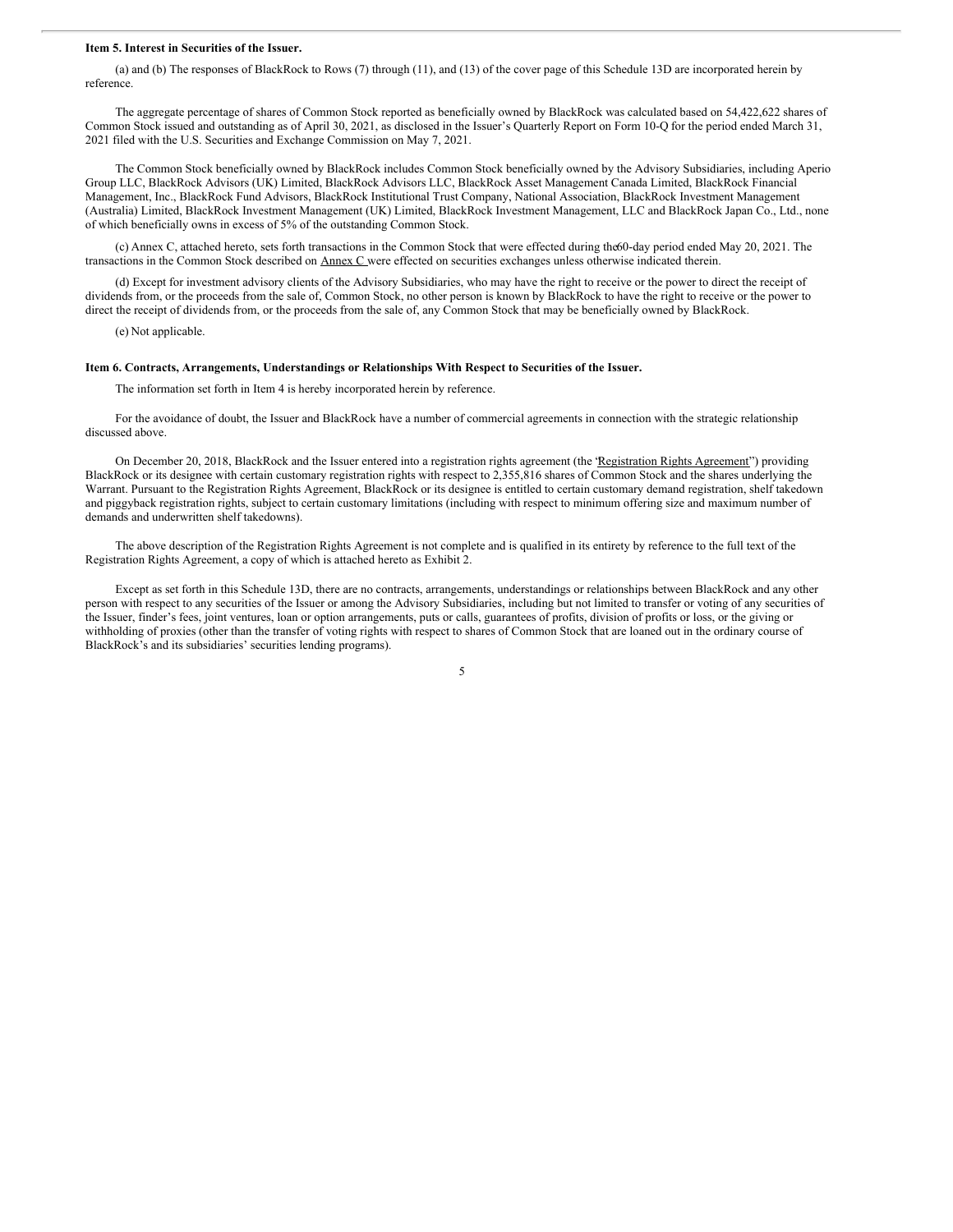## **Item 7. Material to be filed as Exhibits.**

- Exhibit 1 Power of Attorney, dated January 2, 2019, relating to BlackRock, Inc. (incorporated by reference to Exhibit B to Schedule 13G filed by BlackRock, Inc. on February 8, 2021 (SEC file number 005-86053)).
- Exhibit 2 Registration Rights Agreement, dated December 20, 2018, between Envestnet, Inc. and BlackRock, Inc. (filed as Exhibit 10.1 to Envestnet Inc.'s Current Report on Form 8-K filed with the SEC on December 20, 2018 and incorporated by reference herein).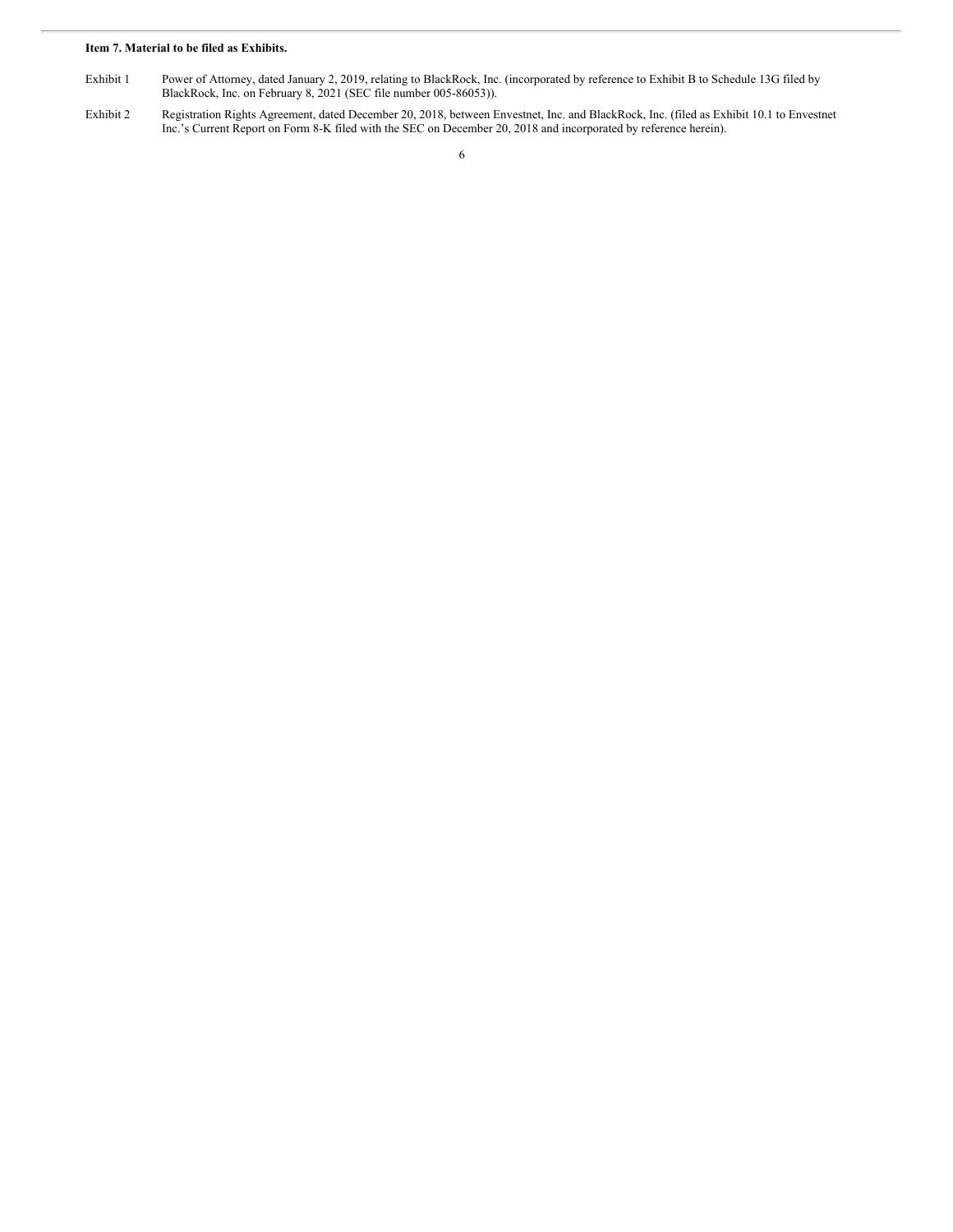## **SIGNATURES**

After reasonable inquiry and to the best of my knowledge and belief, I certify that the information set forth in this statement is true, complete and correct.

Dated: May 21, 2021 BLACKROCK, INC.

By: /s/ David Maryles Name: David Maryles<br>Title: Attorney in Fac Attorney in Fact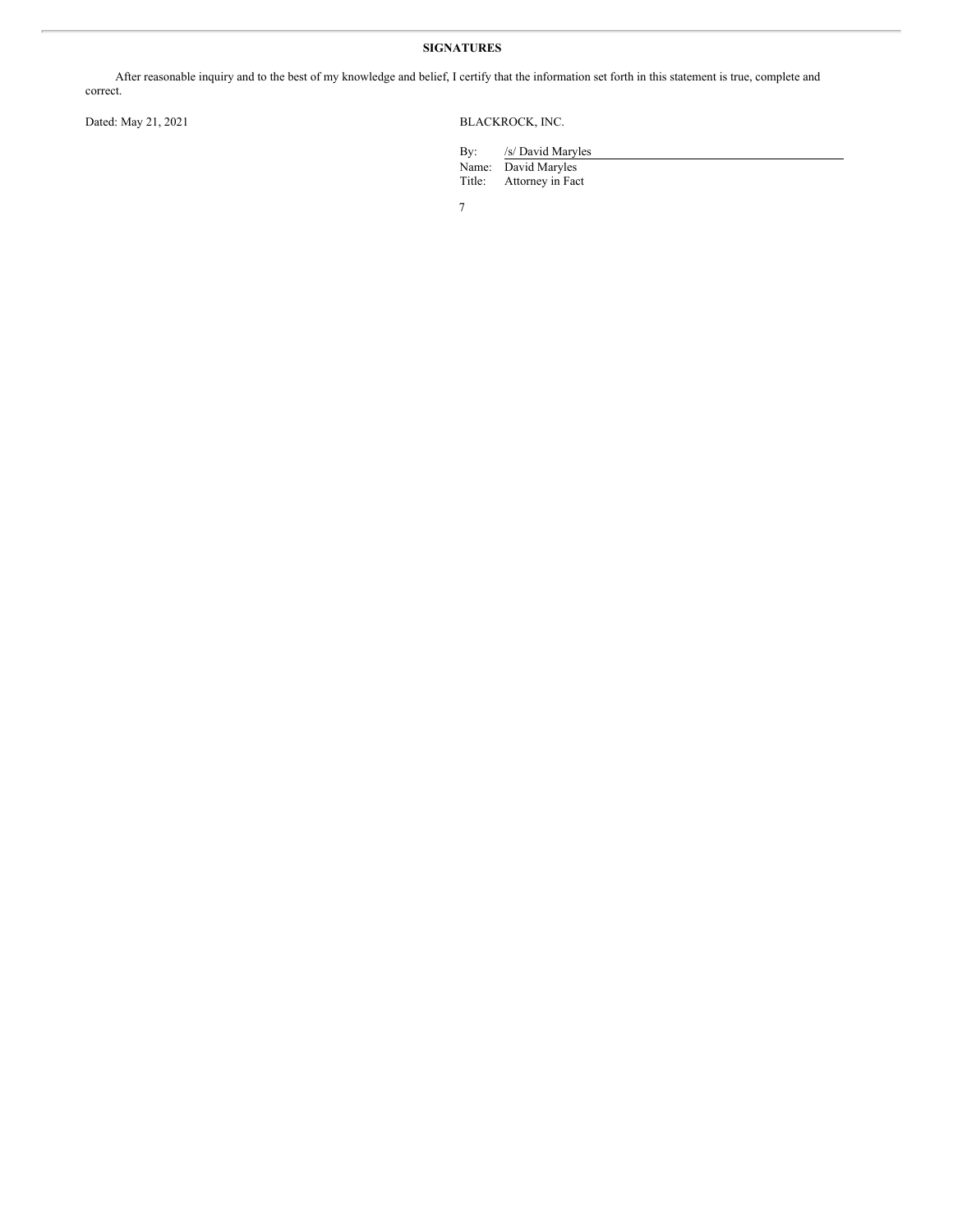#### **Annex A**

The following is a list of the executive officers and directors of BlackRock, Inc. (collectively, the "Covered Persons"), setting forth the present principal occupation or employment and the name, principal business and address of any corporation or other organization in which such employment is conducted and citizenship for each such person. Each Covered Person is a citizen of the United States, unless otherwise noted, and does not have any other principal occupation (outside of similar positions held with respect to other entities directly or indirectly managed or advised by BlackRock).

## *Executive Of icers*

| Name                 | <b>Principal Occupation or</b><br><b>Employment</b>                                              | <b>Business Address</b>                                                                              | Citizenship |
|----------------------|--------------------------------------------------------------------------------------------------|------------------------------------------------------------------------------------------------------|-------------|
| Laurence D. Fink     | Chairman and Chief Executive Officer                                                             | BlackRock, Inc.<br>55 East 52nd Street<br>New York, NY 10055                                         | U.S.        |
| Robert S. Kapito     | President                                                                                        | BlackRock, Inc.<br>55 East 52nd Street<br>New York, NY 10055                                         | U.S.        |
| Rachel Lord          | Senior Managing Director and Chair and Head of Asia Pacific                                      | BlackRock, Inc.<br>16/F Champion Tower<br>3 Garden Road Central, Hong Kong                           | U.K.        |
| Robert L. Goldstein  | Senior Managing Director, Chief Operating Officer & Global<br><b>Head of BlackRock Solutions</b> | BlackRock, Inc.<br>55 East 52nd Street<br>New York, NY 10055                                         | U.S.        |
| J. Richard Kushel    | Senior Managing Director and Head of the Portfolio<br>Management Group                           | BlackRock, Inc.<br>55 East 52nd Street<br>New York, NY 10055                                         | U.S.        |
| Stephen Cohen        | Senior Managing Director and Head of Europe, Middle East<br>and Africa                           | BlackRock, Inc.<br><b>Drapers Gardens</b><br>12 Throgmorton Avenue<br>London EC2N 2DL United Kingdom | U.K.        |
| Mark S. McCombe      | Senior Managing Director and Chief Client Officer                                                | BlackRock, Inc.<br>55 East 52nd Street<br>New York, NY 10055                                         | U.K.        |
| Christopher J. Meade | Senior Managing Director, Chief Legal Officer and General<br>Counsel                             | BlackRock, Inc.<br>55 East 52nd Street<br>New York, NY 10055                                         | U.S.        |
| Manish Mehta         | Senior Managing Director, Global Head of Human Resources                                         | BlackRock, Inc.<br>400 Howard Street<br>San Francisco, CA 94105                                      | U.S.        |
| Gary S. Shedlin      | Senior Managing Director and Chief Financial Officer                                             | BlackRock, Inc.<br>55 East 52nd Street<br>New York, NY 10055                                         | U.S.        |
| Mark Wiedman         | Senior Managing Director, Head of International and of<br>Corporate Strategy                     | BlackRock, Inc.<br>55 East 52nd Street<br>New York, NY 10055                                         | U.S.        |

A-1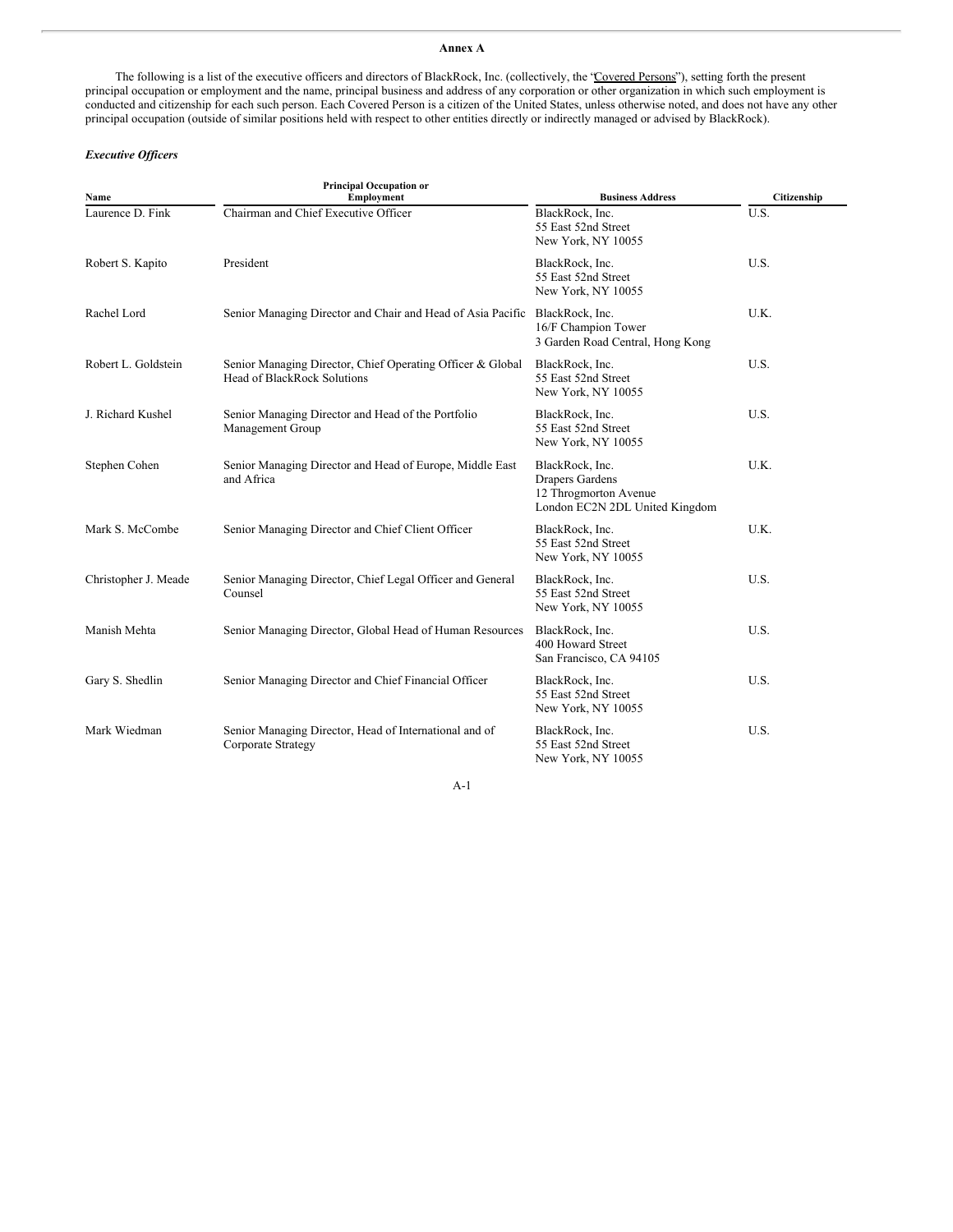## *Directors*

| Name                        | <b>Principal Occupation or</b><br>Employment                                                        | <b>Business Address</b>                                                                                                      | Citizenship  |
|-----------------------------|-----------------------------------------------------------------------------------------------------|------------------------------------------------------------------------------------------------------------------------------|--------------|
| Bader M. Alsaad             | Arab Fund for Economic & Social Development - Chairman<br>of the Board and Director General         | BlackRock, Inc.<br>55 East 52nd Street<br>New York, NY 10055                                                                 | Kuwait       |
| Mathis Cabiallavetta        | Swiss Re - Former Vice Chairman of the Board of Directors                                           | BlackRock, Inc.<br>55 East 52nd Street<br>New York, NY 10055                                                                 | Switzerland  |
| Pamela Daley                | General Electric Company - Former Senior Vice President of<br>Corporate Business Development        | BlackRock, Inc.<br>55 East 52nd Street<br>New York, NY 10055                                                                 | U.S.         |
| Jessica Einhorn             | Paul H. Nitze School of Advanced International Studies at<br>Johns Hopkins University - Former Dean | BlackRock, Inc.<br>55 East 52nd Street<br>New York, NY 10055                                                                 | U.S.         |
| Laurence D. Fink            | BlackRock, Inc. - Chairman and Chief Executive Officer                                              | BlackRock, Inc.<br>55 East 52nd Street<br>New York, NY 10055                                                                 | U.S.         |
| William E. Ford             | General Atlantic – Chairman and Chief Executive Officer                                             | General Atlantic<br>Park Avenue Plaza<br>55 East 52nd Street, 33rd Fl<br>New York, NY 10055                                  | U.S.         |
| Fabrizio Freda              | The Estée Lauder Companies Inc. - President and Chief<br><b>Executive Officer</b>                   | Estée Lauder Companies<br>767 Fifth Avenue, 40th Fl<br>New York, NY 10153                                                    | Italy & U.S. |
| Murry S. Gerber             | EQT Corporation - Former Executive Chairman, Chairman,<br>President and CEO                         | BlackRock, Inc.<br>55 East 52nd Street<br>New York, NY 10055                                                                 | U.S.         |
| Margaret L. Johnson         | Magic Leap, Inc. - Chief Executive Officer                                                          | Magic Leap<br>7500 W. Sunrise Blvd<br>Plantation, FL 33322                                                                   | U.S.         |
| Robert S. Kapito            | BlackRock, Inc. - President                                                                         | BlackRock, Inc.<br>55 East 52nd Street<br>New York, NY 10055                                                                 | U.S.         |
| Cheryl D. Mills             | BlackIvy Group LLC - Chief Executive Officer                                                        | <b>BlackIvy Group LLC</b><br>2300 N Street NW<br>Suite 630<br>Washington DC 20037                                            | U.S.         |
| Gordon M. Nixon             | Royal Bank of Canada - Former President, CEO and Board<br>Member                                    | BlackRock, Inc.<br>55 East 52nd Street<br>New York, NY 10055                                                                 | Canada       |
| Charles H. Robbins          | Cisco Systems, Inc. – Chairman and Chief Executive Officer                                          | Cisco Systems, Inc.<br>300 West Tasman Drive<br>San Jose, CA 95134                                                           | U.S.         |
| Marco Antonio Slim<br>Domit | Grupo Financiero Inbursa, S.A.B. de C.V. - Chairman                                                 | Grupo Financiero Inbursa<br>Av. Paseo de las Palmas, #736 Floor 1<br>Colonia Lomas de Chapultepec<br>C.P. 11000, México D.F. | Mexico       |
| Susan L. Wagner             | BlackRock, Inc. - Former Vice Chairman                                                              | BlackRock, Inc.<br>55 East 52nd Street<br>New York, NY 10055                                                                 | U.S.         |
| Mark Wilson                 | Abacai – Co-Chairman and Chief Executive Officer                                                    | BlackRock, Inc.<br>55 East 52nd Street<br>New York, NY 10055                                                                 | New Zealand  |

A-2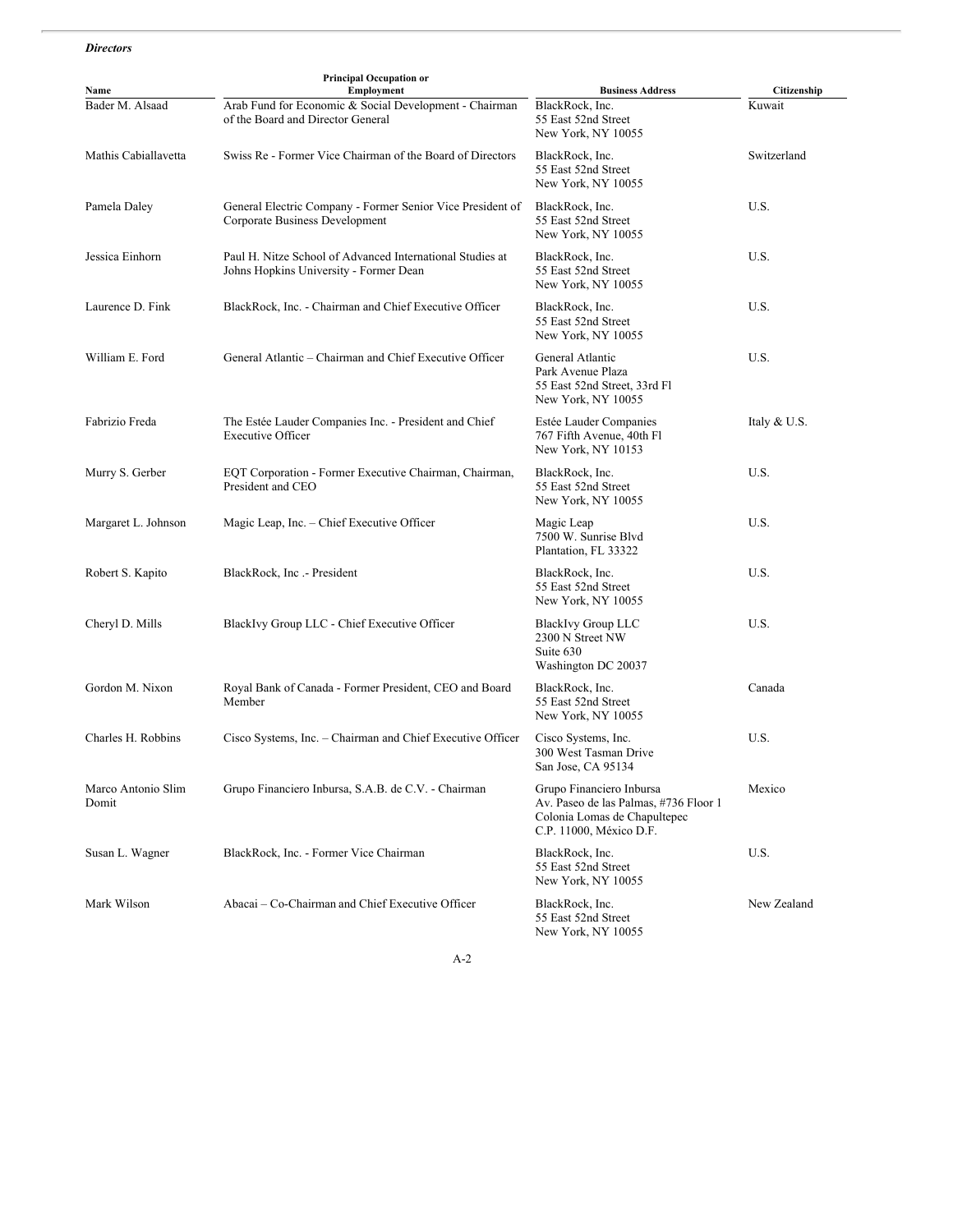## **Annex B**

On January 17, 2017, BlackRock reached an agreement with the U.S. Securities and Exchange Commission (the SEC"), resolving a matter regarding a provision in an old version of BlackRock's form employee separation agreement that the SEC found violated the Dodd Frank Act's whistleblower provisions. In the settlement with the SEC, BlackRock agreed to pay a \$340,000 penalty and consented to the entry of an Administrative Order containing a finding that BlackRock violated Rule 21F-17 under the Act and ordering BlackRock to cease and desist from committing or causing any violations and any future violations of Rule 21F-17.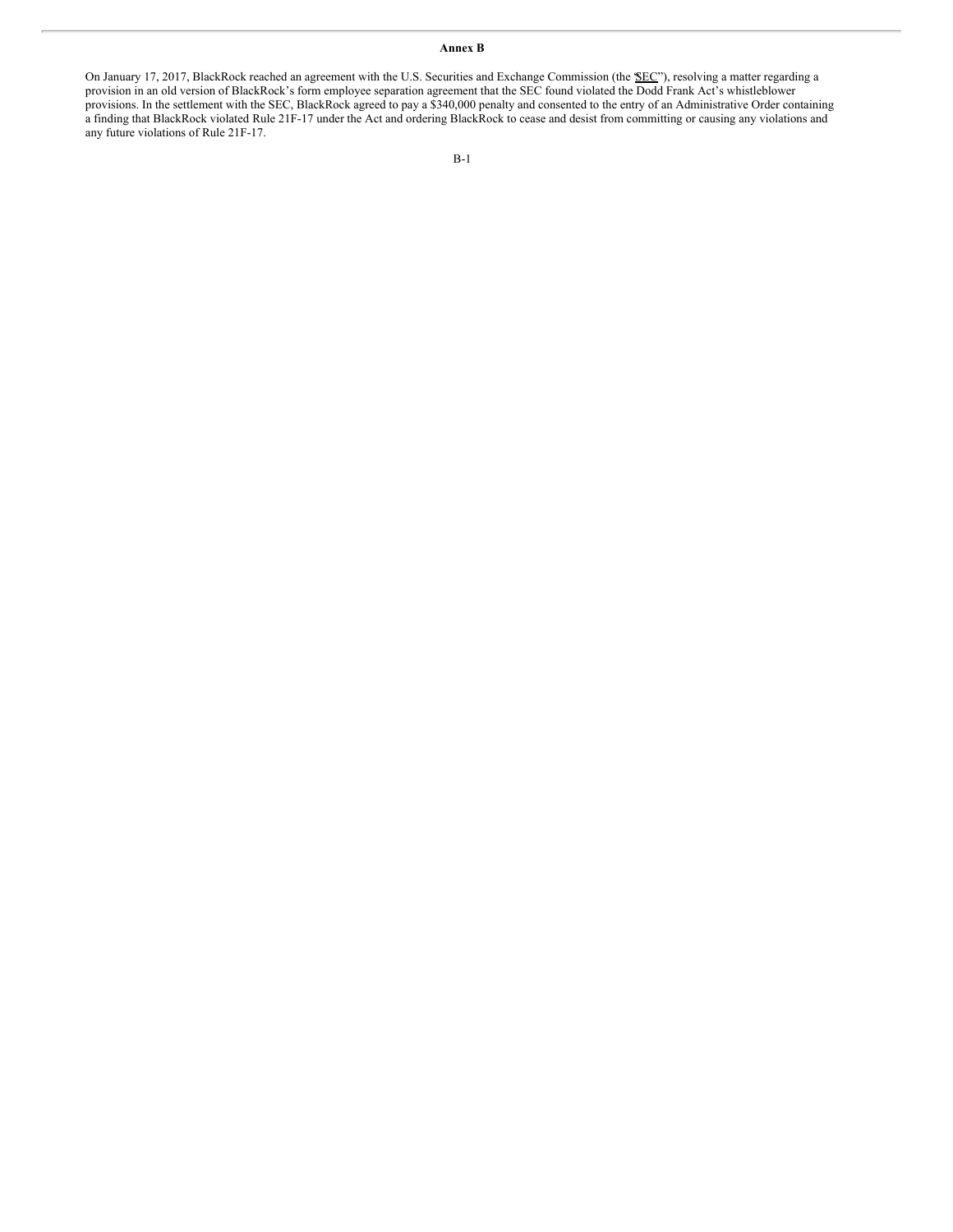## **Annex C Transaction in Common Stock**

| <b>Legal Entity</b>                                         | <b>Trade Date</b> | <b>Amount</b> Trade Price |              |       | <b>Buy/Sell</b> | <b>Execution Type</b> |
|-------------------------------------------------------------|-------------------|---------------------------|--------------|-------|-----------------|-----------------------|
| BlackRock Institutional Trust Company, National Association | March 22, 2021    | 301                       | $\mathbb{S}$ | 71.11 | Buy             | Buy                   |
| <b>BlackRock Fund Advisors</b>                              | March 22, 2021    | $1,154$ \$                |              | 71.11 |                 | Buy ETF Create        |
| <b>BlackRock Fund Advisors</b>                              | March 22, 2021    | 1,740                     | - \$         | 71.11 | Buy             | <b>ETF</b> Create     |
| <b>BlackRock Fund Advisors</b>                              | March 22, 2021    | 2,175                     | -S           | 71.11 |                 | Buy ETF Create        |
| <b>BlackRock Fund Advisors</b>                              | March 22, 2021    | 870 \$                    |              | 71.11 |                 | Buy ETF Create        |
| <b>BlackRock Fund Advisors</b>                              | March 22, 2021    | 435                       | -S           | 71.11 |                 | Buy ETF Create        |
| <b>BlackRock Fund Advisors</b>                              | March 22, 2021    | 870                       | - \$         | 71.11 |                 | Buy ETF Create        |
| <b>BlackRock Fund Advisors</b>                              | March 22, 2021    | $-435$                    | - S          | 71.11 |                 | Sell ETF Redeem       |
| <b>BlackRock Fund Advisors</b>                              | March 22, 2021    | $-4,120$ \$               |              | 71.11 |                 | Sell ETF Redeem       |
| <b>BlackRock Fund Advisors</b>                              | March 22, 2021    | $-4,532$                  | - \$         | 71.11 |                 | Sell ETF Redeem       |
| <b>BlackRock Fund Advisors</b>                              | March 22, 2021    | 8,240                     | - \$         | 71.11 |                 | Buy ETF Create        |
| <b>BlackRock Fund Advisors</b>                              | March 22, 2021    | $-1,442$                  | - \$         | 71.11 |                 | Sell ETF Redeem       |
| <b>BlackRock Fund Advisors</b>                              | March 23, 2021    | 870                       | S            | 71.15 |                 | Buy ETF Create        |
| <b>BlackRock Fund Advisors</b>                              | March 23, 2021    | 336                       | -S           | 71.15 |                 | Buy ETF Create        |
| <b>BlackRock Fund Advisors</b>                              | March 23, 2021    | 72 \$                     |              | 71.15 |                 | Buy ETF Create        |
| <b>BlackRock Fund Advisors</b>                              | March 23, 2021    | 144                       | -S           | 71.15 |                 | Buy ETF Create        |
| <b>BlackRock Fund Advisors</b>                              | March 23, 2021    | $-2,060$ \$               |              | 71.15 |                 | Sell ETF Redeem       |
| <b>BlackRock Fund Advisors</b>                              | March 23, 2021    | $3,502$ \$                |              | 71.15 |                 | Buy ETF Create        |
| <b>BlackRock Fund Advisors</b>                              | March 23, 2021    | 2,472 \$                  |              | 71.15 |                 | Buy ETF Create        |
| <b>BlackRock Fund Advisors</b>                              | March 23, 2021    | $-618S$                   |              | 71.15 |                 | Sell ETF Redeem       |
| <b>BlackRock Fund Advisors</b>                              | March 23, 2021    | $-2,266$ \$               |              | 71.15 |                 | Sell ETF Redeem       |
| BlackRock Institutional Trust Company, National Association | March 24, 2021    | 14,757                    | -S           | 71.95 |                 | Buy Buy               |
| <b>BlackRock Fund Advisors</b>                              | March 24, 2021    | 96                        | -S           | 71.95 |                 | Buy ETF Create        |
| <b>BlackRock Fund Advisors</b>                              | March 24, 2021    | $-1,154$                  | - S          | 71.95 |                 | Sell ETF Redeem       |
| <b>BlackRock Fund Advisors</b>                              | March 24, 2021    | 60                        | - S          | 71.95 | Buy             | <b>ETF</b> Create     |
| <b>BlackRock Fund Advisors</b>                              | March 24, 2021    | $-870$                    | -S           | 71.95 |                 | Sell ETF Redeem       |
| <b>BlackRock Fund Advisors</b>                              | March 24, 2021    | $-435S$                   |              | 71.95 |                 | Sell ETF Redeem       |
| <b>BlackRock Fund Advisors</b>                              | March 24, 2021    | $-1,305$ \$               |              | 71.95 |                 | Sell ETF Redeem       |
| <b>BlackRock Fund Advisors</b>                              | March 24, 2021    | $2,175$ \$                |              | 71.95 |                 | Buy ETF Create        |
| <b>BlackRock Fund Advisors</b>                              | March 24, 2021    | $-435S$                   |              | 71.95 |                 | Sell ETF Redeem       |
| <b>BlackRock Fund Advisors</b>                              | March 24, 2021    | $-3,296$ \$               |              | 71.95 |                 | Sell ETF Redeem       |
| <b>BlackRock Fund Advisors</b>                              | March 24, 2021    | $-1,648$ \$               |              | 71.95 |                 | Sell ETF Redeem       |
| <b>BlackRock Fund Advisors</b>                              | March 24, 2021    | $-206S$                   |              | 71.95 |                 | Sell ETF Redeem       |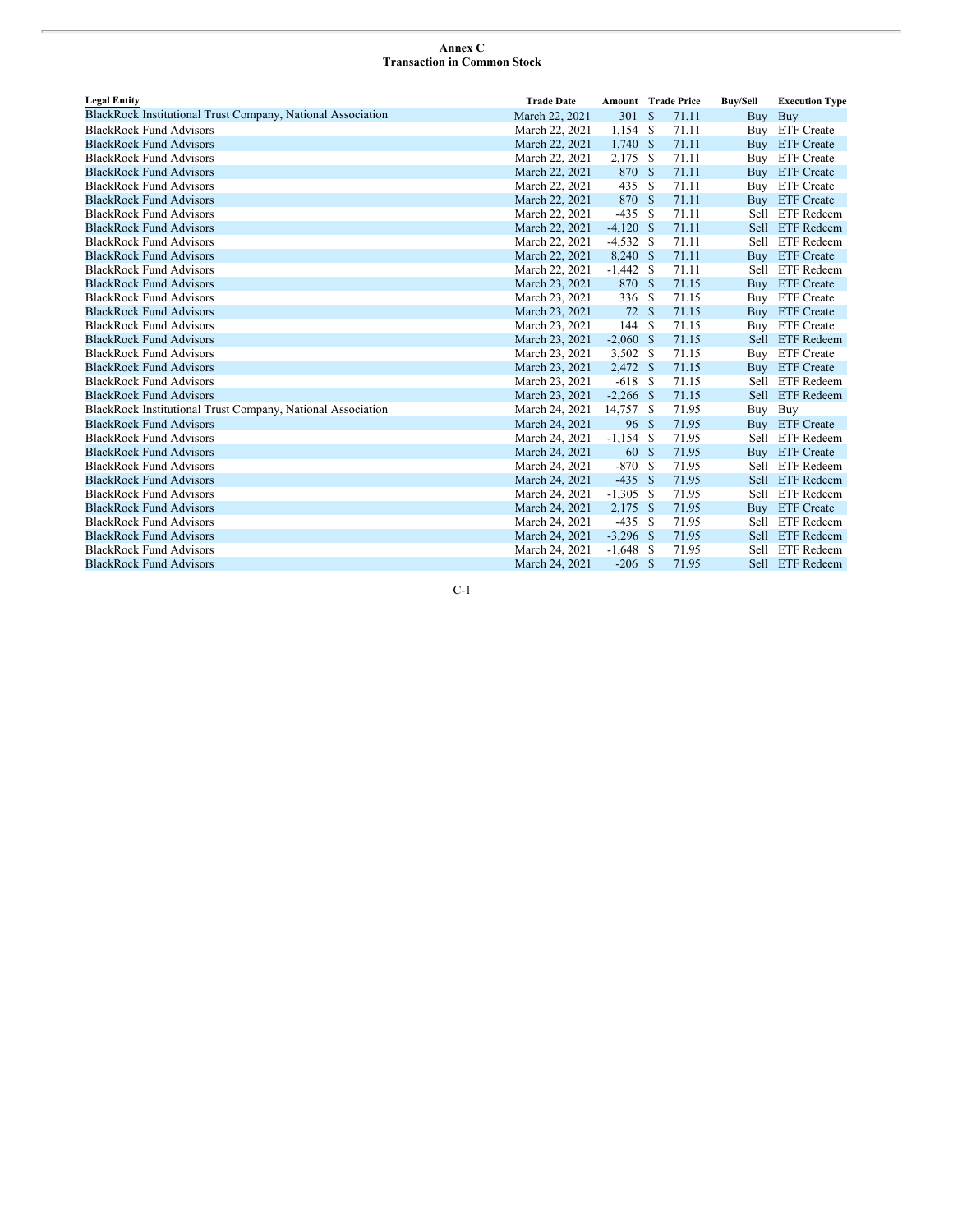| <b>BlackRock Fund Advisors</b>                              | March 24, 2021 |          | $-1,030$ \$71.95 |           | Sell ETF Redeem   |
|-------------------------------------------------------------|----------------|----------|------------------|-----------|-------------------|
| <b>BlackRock Fund Advisors</b>                              | March 24, 2021 |          | -4,738 \$71.95   |           | Sell ETF Redeem   |
| <b>BlackRock Fund Advisors</b>                              | March 24, 2021 | $-618$   | \$71.95          |           | Sell ETF Redeem   |
| BlackRock Investment Management (UK) Limited                | March 25, 2021 | 859      | \$72.71          | Buy       | Buy               |
| <b>BlackRock Advisors, LLC</b>                              | March 25, 2021 | 5,609    | \$72.71          | Buy Buy   |                   |
| BlackRock Investment Management, LLC                        | March 25, 2021 | $-742$   | \$73.41          | Sell Sell |                   |
| BlackRock Investment Management, LLC                        | March 25, 2021 |          | $-3,240$ \$73.41 | Sell Sell |                   |
| <b>BlackRock Fund Advisors</b>                              | March 25, 2021 |          | $-3,045$ \$73.41 |           | Sell ETF Redeem   |
| <b>BlackRock Fund Advisors</b>                              | March 25, 2021 | 435      | \$73.41          | Buy       | <b>ETF</b> Create |
| <b>BlackRock Fund Advisors</b>                              | March 25, 2021 |          | 1,305 \$73.41    |           | Buy ETF Create    |
| <b>BlackRock Fund Advisors</b>                              | March 25, 2021 |          | $-1,731$ \$73.41 |           | Sell ETF Redeem   |
| <b>BlackRock Fund Advisors</b>                              | March 25, 2021 |          | 4,738 \$73.41    |           | Buy ETF Create    |
| <b>BlackRock Fund Advisors</b>                              | March 25, 2021 | 2,060    | \$73.41          |           | Buy ETF Create    |
| <b>BlackRock Fund Advisors</b>                              | March 25, 2021 | 618      | \$73.41          |           | Buy ETF Create    |
| <b>BlackRock Fund Advisors</b>                              | March 25, 2021 |          | $-2,472$ \$73.41 |           | Sell ETF Redeem   |
| <b>BlackRock Fund Advisors</b>                              | March 25, 2021 |          | 1,030 \$73.41    |           | Buy ETF Create    |
| <b>BlackRock Fund Advisors</b>                              | March 25, 2021 |          | $-4,944$ \$73.41 |           | Sell ETF Redeem   |
| <b>BlackRock Fund Advisors</b>                              | March 25, 2021 |          | 6,180 \$73.41    |           | Buy ETF Create    |
| <b>BlackRock Fund Advisors</b>                              | March 25, 2021 |          | $-2,266$ \$73.41 |           | Sell ETF Redeem   |
| <b>BlackRock Fund Advisors</b>                              | March 25, 2021 |          | $-824$ \$73.41   |           | Sell ETF Redeem   |
| BlackRock Investment Management, LLC                        | March 26, 2021 |          | $-336$ \$74.34   | Sell Sell |                   |
| <b>BlackRock Advisors, LLC</b>                              | March 26, 2021 | 18,018   | \$74.19          | Buy       | Buy               |
| BlackRock Japan Co., Ltd.                                   | March 26, 2021 | 423      | \$74.19          | Buy       | <b>Buy</b>        |
| BlackRock Institutional Trust Company, National Association | March 26, 2021 | $-176$   | \$74.40          | Sell Sell |                   |
| <b>BlackRock Fund Advisors</b>                              | March 26, 2021 |          | 435 \$74.40      |           | Buy ETF Create    |
| <b>BlackRock Fund Advisors</b>                              | March 26, 2021 | $-3,480$ | \$74.40          |           | Sell ETF Redeem   |
| <b>BlackRock Fund Advisors</b>                              | March 26, 2021 | 2,308    | \$74.40          |           | Buy ETF Create    |
| <b>BlackRock Fund Advisors</b>                              | March 26, 2021 |          | 2,884 \$74.40    |           | Buy ETF Create    |
| BlackRock Investment Management, LLC                        | March 29, 2021 | 103      | \$73.68          | Buy       | Buy               |
| BlackRock Institutional Trust Company, National Association | March 29, 2021 | $-229$   | \$73.68          | Sell      | Sell              |
| BlackRock Institutional Trust Company, National Association | March 29, 2021 |          | 1,965 \$73.70    | Buy Buy   |                   |
| <b>BlackRock Advisors, LLC</b>                              | March 29, 2021 | 3,741    | \$73.63          | Buy Buy   |                   |
| <b>BlackRock Advisors, LLC</b>                              | March 29, 2021 | 13,381   | \$73.63          | Buy Buy   |                   |
| BlackRock Institutional Trust Company, National Association | March 29, 2021 | 4,353    | \$73.63          | Buy       | Buy               |
| BlackRock Japan Co., Ltd.                                   | March 29, 2021 |          | 615 \$73.63      | Buy       | Buy               |
| BlackRock Institutional Trust Company, National Association | March 29, 2021 |          | 7,026 \$73.63    | Buy Buy   |                   |
| <b>BlackRock Fund Advisors</b>                              | March 29, 2021 |          | 72 \$73.68       | Buy       | <b>ETF</b> Create |
| <b>BlackRock Fund Advisors</b>                              | March 29, 2021 |          | 1,442 \$73.68    |           | Buy ETF Create    |
| <b>BlackRock Fund Advisors</b>                              | March 29, 2021 | 1,854    | \$73.68          |           | Buy ETF Create    |
| <b>BlackRock Fund Advisors</b>                              | March 29, 2021 |          | -435 \$73.68     |           | Sell ETF Redeem   |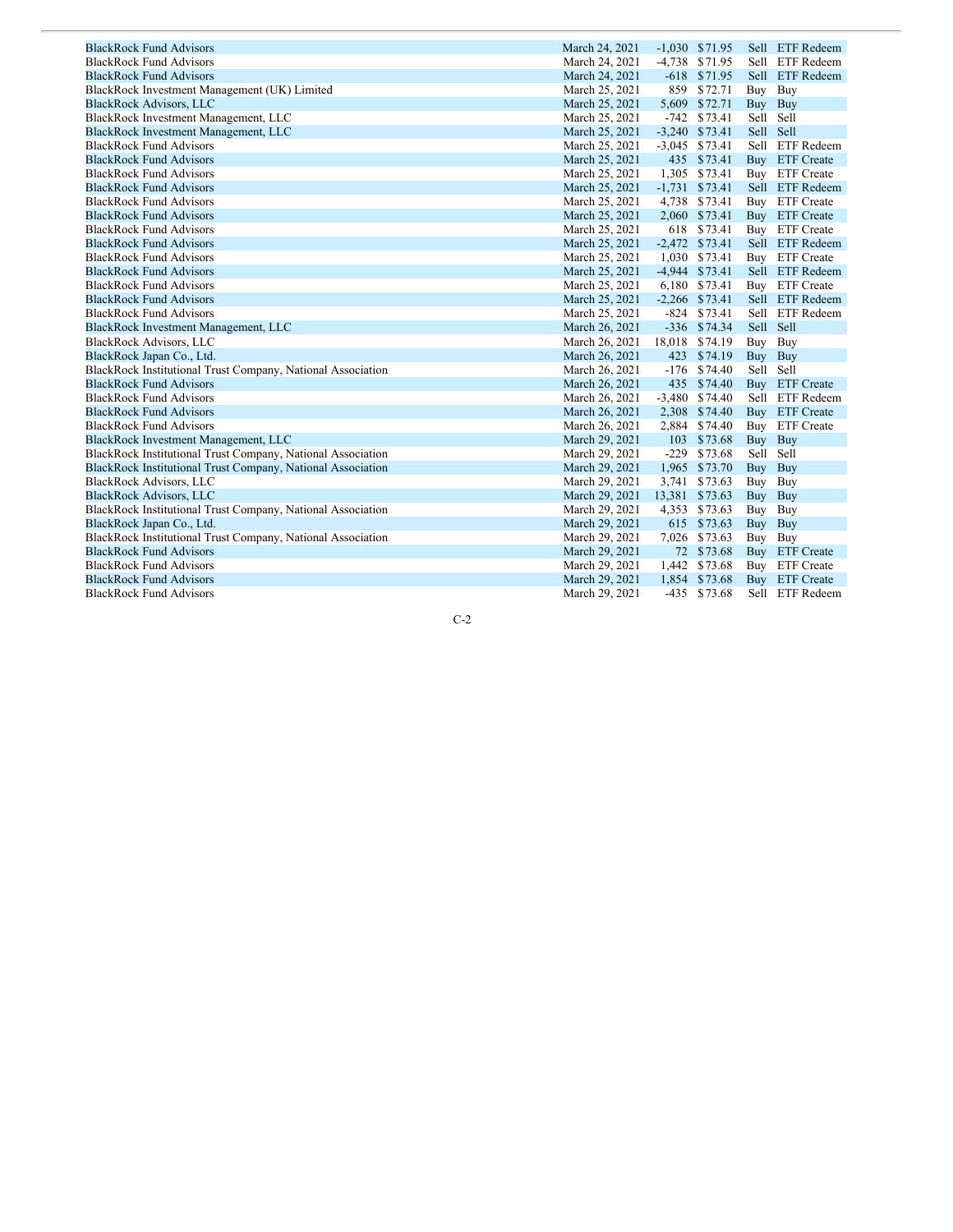| <b>BlackRock Fund Advisors</b>                              | March 29, 2021 |        | -435 \$73.68     |           | Sell ETF Redeem |
|-------------------------------------------------------------|----------------|--------|------------------|-----------|-----------------|
| <b>BlackRock Fund Advisors</b>                              | March 29, 2021 | $-435$ | \$73.68          |           | Sell ETF Redeem |
| <b>BlackRock Fund Advisors</b>                              | March 29, 2021 | 96     | \$73.68          |           | Buy ETF Create  |
| <b>BlackRock Fund Advisors</b>                              | March 29, 2021 | 32     | \$73.68          |           | Buy ETF Create  |
| <b>BlackRock Fund Advisors</b>                              | March 29, 2021 | 577    | \$73.68          |           | Buy ETF Create  |
| <b>BlackRock Fund Advisors</b>                              | March 29, 2021 | -577   | \$73.68          |           | Sell ETF Redeem |
| <b>BlackRock Fund Advisors</b>                              | March 29, 2021 |        | $-1,154$ \$73.68 |           | Sell ETF Redeem |
| <b>BlackRock Fund Advisors</b>                              | March 29, 2021 | 48     | \$73.68          |           | Buy ETF Create  |
| BlackRock Institutional Trust Company, National Association | March 30, 2021 | $-527$ | \$72.56          | Sell Sell |                 |
| <b>BlackRock Advisors, LLC</b>                              | March 30, 2021 | 1,193  | \$73.35          | Buy Buy   |                 |
| <b>BlackRock Advisors, LLC</b>                              | March 30, 2021 | 26,753 | \$72.87          | Buy Buy   |                 |
| BlackRock Institutional Trust Company, National Association | March 30, 2021 |        | 1,328 \$72.90    | Buy Buy   |                 |
| BlackRock Japan Co., Ltd.                                   | March 30, 2021 |        | 763 \$72.90      | Buy Buy   |                 |
| <b>BlackRock Fund Advisors</b>                              | March 30, 2021 | 667    | \$72.90          | Buy Buy   |                 |
| <b>BlackRock Advisors, LLC</b>                              | March 30, 2021 |        | 2,051 \$72.90    | Buy Buy   |                 |
| BlackRock Institutional Trust Company, National Association | March 30, 2021 | 1,983  | \$72.90          | Buy Buy   |                 |
| BlackRock Institutional Trust Company, National Association | March 30, 2021 |        | 7,948 \$72.90    | Buy Buy   |                 |
| <b>BlackRock Fund Advisors</b>                              | March 30, 2021 |        | 48 \$72.43       |           | Buy ETF Create  |
| <b>BlackRock Fund Advisors</b>                              | March 30, 2021 | 1,881  | \$72.43          |           | Buy ETF Create  |
| <b>BlackRock Fund Advisors</b>                              | March 30, 2021 | 870    | \$72.43          |           | Buy ETF Create  |
| <b>BlackRock Fund Advisors</b>                              | March 30, 2021 |        | $-1,305$ \$72.43 |           | Sell ETF Redeem |
| <b>BlackRock Fund Advisors</b>                              | March 30, 2021 | 870    | \$72.43          |           | Buy ETF Create  |
| <b>BlackRock Fund Advisors</b>                              | March 30, 2021 |        | 1,305 \$72.43    |           | Buy ETF Create  |
| <b>BlackRock Fund Advisors</b>                              | March 30, 2021 |        | $-1,305$ \$72.43 |           | Sell ETF Redeem |
| <b>BlackRock Fund Advisors</b>                              | March 30, 2021 |        | 870 \$72.43      |           | Buy ETF Create  |
| <b>BlackRock Fund Advisors</b>                              | March 30, 2021 |        | $-2,060$ \$72.43 |           | Sell ETF Redeem |
| <b>BlackRock Fund Advisors</b>                              | March 30, 2021 |        | $-2,472$ \$72.43 |           | Sell ETF Redeem |
| <b>BlackRock Fund Advisors</b>                              | March 30, 2021 |        | $-1,154$ \$72.43 |           | Sell ETF Redeem |
| <b>BlackRock Fund Advisors</b>                              | March 30, 2021 |        | $-577$ \$72.43   |           | Sell ETF Redeem |
| <b>BlackRock Fund Advisors</b>                              | March 30, 2021 |        | $-577$ \$72.43   |           | Sell ETF Redeem |
| BlackRock Institutional Trust Company, National Association | March 31, 2021 |        | $-316$ \$72.23   | Sell Sell |                 |
| <b>BlackRock Fund Advisors</b>                              | March 31, 2021 | 1,628  | \$72.23          | Buy Buy   |                 |
| BlackRock Financial Management, Inc.                        | March 31, 2021 |        | $-275$ \$72.23   | Sell Sell |                 |
| BlackRock Institutional Trust Company, National Association | March 31, 2021 |        | $-74$ \$72.23    | Sell Sell |                 |
| BlackRock Asset Management Canada Limited                   | March 31, 2021 |        | $-96$ \$72.23    | Sell Sell |                 |
| BlackRock Institutional Trust Company, National Association | March 31, 2021 |        | $-185$ \$72.23   | Sell Sell |                 |
| <b>BlackRock Advisors, LLC</b>                              | March 31, 2021 |        | 2,387 \$72.23    | Buy Buy   |                 |
| BlackRock Institutional Trust Company, National Association | March 31, 2021 | 350    | \$72.23          | Buy Buy   |                 |
| BlackRock Institutional Trust Company, National Association | March 31, 2021 |        | 819 \$72.83      | Buy Buy   |                 |
| BlackRock Financial Management, Inc.                        | March 31, 2021 |        | 1,057 \$72.81    | Buy Buy   |                 |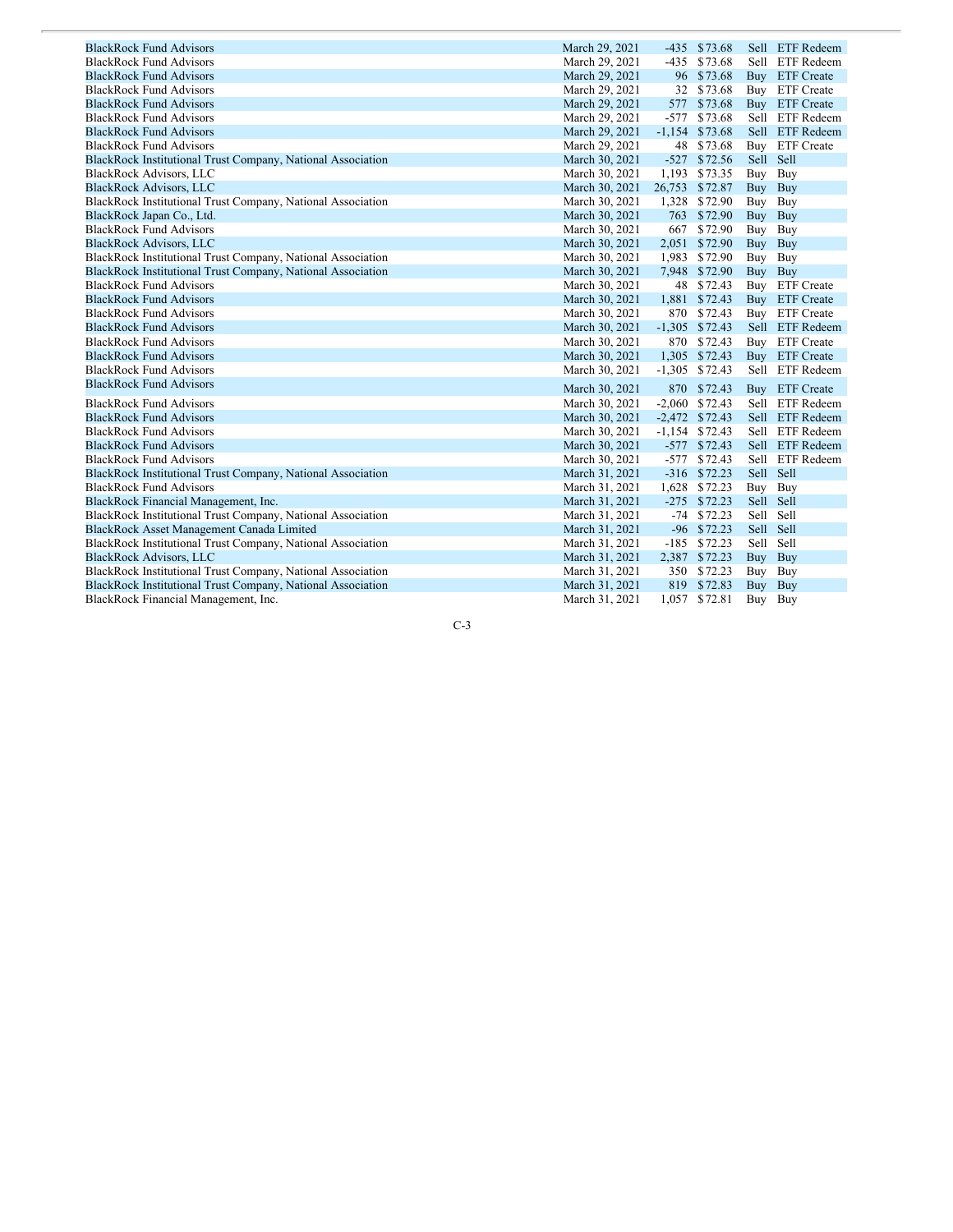| <b>BlackRock Advisors, LLC</b>                              | March 31, 2021 |       | 1,874 \$72.81    | Buy Buy   |                 |
|-------------------------------------------------------------|----------------|-------|------------------|-----------|-----------------|
| BlackRock Institutional Trust Company, National Association | March 31, 2021 | 5,027 | \$72.81          | Buy Buy   |                 |
| BlackRock Japan Co., Ltd.                                   | March 31, 2021 |       | 257 \$72.81      | Buy Buy   |                 |
| BlackRock Institutional Trust Company, National Association | March 31, 2021 | 667   | \$72.81          | Buy Buy   |                 |
| BlackRock Investment Management, LLC                        | March 31, 2021 |       | 226 \$72.81      | Buy Buy   |                 |
| <b>BlackRock Fund Advisors</b>                              | March 31, 2021 | 855   | \$72.23          |           | Buy ETF Create  |
| <b>BlackRock Fund Advisors</b>                              | March 31, 2021 |       | 435 \$72.23      |           | Buy ETF Create  |
| <b>BlackRock Fund Advisors</b>                              | March 31, 2021 |       | 1,305 \$72.23    |           | Buy ETF Create  |
| <b>BlackRock Fund Advisors</b>                              | March 31, 2021 |       | 1,731 \$72.23    |           | Buy ETF Create  |
| <b>BlackRock Fund Advisors</b>                              | March 31, 2021 |       | $-577$ \$72.23   |           | Sell ETF Redeem |
| <b>BlackRock Fund Advisors</b>                              | March 31, 2021 |       | $-78$ \$72.23    |           | Sell ETF Redeem |
| <b>BlackRock Fund Advisors</b>                              | March 31, 2021 | 48    | \$72.23          |           | Buy ETF Create  |
| <b>BlackRock Fund Advisors</b>                              | March 31, 2021 |       | 96 \$72.23       |           | Buy ETF Create  |
| <b>BlackRock Fund Advisors</b>                              | March 31, 2021 |       | $-1,236$ \$72.23 |           | Sell ETF Redeem |
| <b>BlackRock Fund Advisors</b>                              | March 31, 2021 |       | 2,266 \$72.23    |           | Buy ETF Create  |
| <b>BlackRock Fund Advisors</b>                              | March 31, 2021 |       | 8,240 \$72.23    |           | Buy ETF Create  |
| <b>BlackRock Fund Advisors</b>                              | March 31, 2021 |       | 618 \$72.23      |           | Buy ETF Create  |
| BlackRock Asset Management Ireland Limited                  | April 1, 2021  |       | $-145$ \$74.32   | Sell Sell |                 |
| <b>BlackRock Advisors, LLC</b>                              | April 1, 2021  |       | 15,738 \$74.20   | Buy Buy   |                 |
| BlackRock Institutional Trust Company, National Association | April 1, 2021  | 824   | \$74.23          | Buy Buy   |                 |
| BlackRock Institutional Trust Company, National Association | April 1, 2021  |       | 4,922 \$74.23    | Buy Buy   |                 |
| BlackRock Japan Co., Ltd.                                   | April 1, 2021  |       | 529 \$74.23      | Buy Buy   |                 |
| BlackRock Investment Management (UK) Limited                | April 1, 2021  |       | 6,310 \$74.23    | Buy Buy   |                 |
| <b>BlackRock Fund Advisors</b>                              | April 1, 2021  |       | 353 \$74.23      | Buy Buy   |                 |
| BlackRock Japan Co., Ltd.                                   | April 1, 2021  |       | 344 \$74.23      | Buy Buy   |                 |
| BlackRock Financial Management, Inc.                        | April 1, 2021  |       | 2,778 \$74.23    | Buy Buy   |                 |
| BlackRock Investment Management (UK) Limited                | April 1, 2021  |       | 705 \$74.23      | Buy Buy   |                 |
| BlackRock Institutional Trust Company, National Association | April 1, 2021  | 1,913 | \$74.23          | Buy Buy   |                 |
| <b>BlackRock Fund Advisors</b>                              | April 1, 2021  |       | 435 \$74.32      |           | Buy ETF Create  |
| <b>BlackRock Fund Advisors</b>                              | April 1, 2021  |       | 1,442 \$74.32    |           | Buy ETF Create  |
| <b>BlackRock Fund Advisors</b>                              | April 1, 2021  |       | 3,296 \$74.32    |           | Buy ETF Create  |
| <b>BlackRock Fund Advisors</b>                              | April 1, 2021  |       | $-2,060$ \$74.32 |           | Sell ETF Redeem |
| <b>BlackRock Fund Advisors</b>                              | April 1, 2021  |       | $-1,854$ \$74.32 |           | Sell ETF Redeem |
| <b>BlackRock Fund Advisors</b>                              | April 1, 2021  | 84    | \$74.32          |           | Buy ETF Create  |
| <b>BlackRock Fund Advisors</b>                              | April 1, 2021  | 78    | \$74.32          |           | Buy ETF Create  |
| <b>BlackRock Fund Advisors</b>                              | April 1, 2021  |       | 36 \$74.32       |           | Buy ETF Create  |
| <b>BlackRock Fund Advisors</b>                              | April 5, 2021  |       | 435 \$74.38      |           | Buy ETF Create  |
| <b>BlackRock Fund Advisors</b>                              | April 5, 2021  |       | $-1,305$ \$74.38 |           | Sell ETF Redeem |
| <b>BlackRock Fund Advisors</b>                              | April 5, 2021  |       | $-1,737$ \$74.38 |           | Sell ETF Redeem |
| <b>BlackRock Fund Advisors</b>                              | April 5, 2021  |       | $-579$ \$74.38   |           | Sell ETF Redeem |
|                                                             |                |       |                  |           |                 |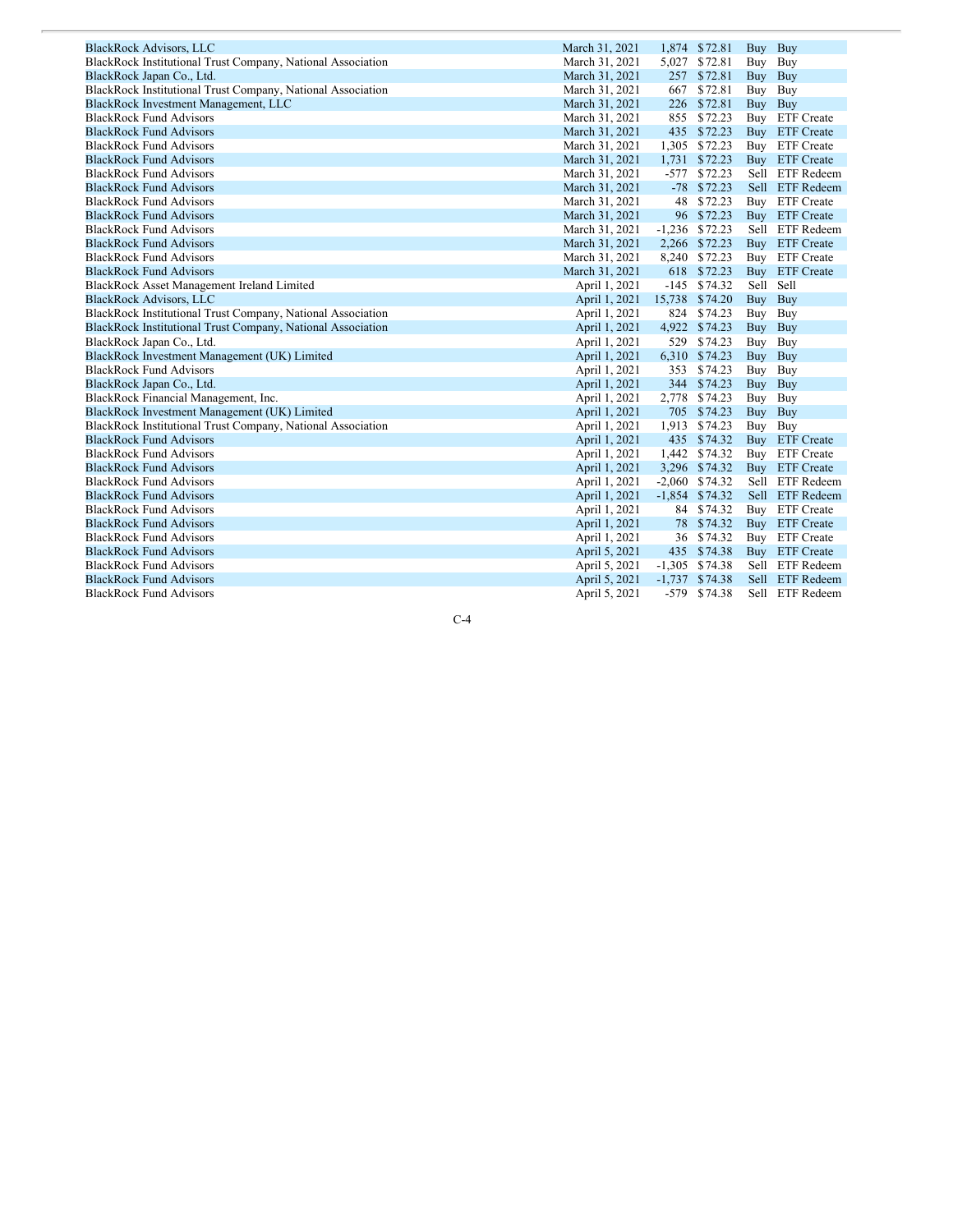| <b>BlackRock Fund Advisors</b>                              | April 5, 2021 |          | $-6,592$ \$74.38 |           | Sell ETF Redeem |
|-------------------------------------------------------------|---------------|----------|------------------|-----------|-----------------|
| <b>BlackRock Fund Advisors</b>                              | April 5, 2021 |          | $-7,828$ \$74.38 |           | Sell ETF Redeem |
| <b>BlackRock Fund Advisors</b>                              | April 5, 2021 |          | $-2,472$ \$74.38 |           | Sell ETF Redeem |
| <b>BlackRock Fund Advisors</b>                              | April 5, 2021 |          | 1,854 \$74.38    |           | Buy ETF Create  |
| <b>BlackRock Fund Advisors</b>                              | April 5, 2021 |          | 4,120 \$74.38    |           | Buy ETF Create  |
| <b>BlackRock Fund Advisors</b>                              | April 5, 2021 |          | $-1,854$ \$74.38 |           | Sell ETF Redeem |
| <b>BlackRock Fund Advisors</b>                              | April 5, 2021 |          | $-6,386$ \$74.38 |           | Sell ETF Redeem |
| <b>BlackRock Fund Advisors</b>                              | April 5, 2021 |          | 4,120 \$74.38    |           | Buy ETF Create  |
| <b>BlackRock Fund Advisors</b>                              | April 5, 2021 |          | 1,648 \$74.38    |           | Buy ETF Create  |
| BlackRock Asset Management Ireland Limited                  | April 6, 2021 | 145      | \$73.91          | Buy Buy   |                 |
| BlackRock Institutional Trust Company, National Association | April 6, 2021 |          | 50 \$73.91       | Buy Buy   |                 |
| BlackRock Financial Management, Inc.                        | April 6, 2021 | 159      | \$73.91          | Buy Buy   |                 |
| <b>BlackRock Fund Advisors</b>                              | April 6, 2021 |          | $-405$ \$73.91   |           | Sell ETF Redeem |
| <b>BlackRock Fund Advisors</b>                              | April 6, 2021 |          | 72 \$73.91       |           | Buy ETF Create  |
| <b>BlackRock Fund Advisors</b>                              | April 6, 2021 |          | 1,737 \$73.91    |           | Buy ETF Create  |
| <b>BlackRock Fund Advisors</b>                              | April 6, 2021 |          | 4,632 \$73.91    |           | Buy ETF Create  |
| BlackRock Asset Management Ireland Limited                  | April 7, 2021 |          | 140 \$74.03      | Buy Buy   |                 |
| BlackRock Institutional Trust Company, National Association | April 7, 2021 |          | $-562$ \$74.03   | Sell Sell |                 |
| <b>BlackRock Fund Advisors</b>                              | April 7, 2021 |          | $-2,610$ \$74.03 |           | Sell ETF Redeem |
| <b>BlackRock Fund Advisors</b>                              | April 7, 2021 | $-435$   | \$74.03          |           | Sell ETF Redeem |
| <b>BlackRock Fund Advisors</b>                              | April 7, 2021 |          | 42 \$74.03       |           | Buy ETF Create  |
| <b>BlackRock Fund Advisors</b>                              | April 7, 2021 |          | 1,737 \$74.03    |           | Buy ETF Create  |
| <b>BlackRock Fund Advisors</b>                              | April 7, 2021 |          | $-1,158$ \$74.03 |           | Sell ETF Redeem |
| <b>BlackRock Fund Advisors</b>                              | April 7, 2021 |          | $-5,768$ \$74.03 |           | Sell ETF Redeem |
| <b>BlackRock Fund Advisors</b>                              | April 7, 2021 |          | $-824$ \$74.03   |           | Sell ETF Redeem |
| <b>BlackRock Fund Advisors</b>                              | April 7, 2021 | $-5,768$ | \$74.03          |           | Sell ETF Redeem |
| <b>BlackRock Fund Advisors</b>                              | April 7, 2021 | $-412$   | \$74.03          |           | Sell ETF Redeem |
| <b>BlackRock Fund Advisors</b>                              | April 7, 2021 |          | $-3,090$ \$74.03 |           | Sell ETF Redeem |
| BlackRock Asset Management Ireland Limited                  | April 8, 2021 |          | 145 \$74.31      | Buy Buy   |                 |
| BlackRock Investment Management, LLC                        | April 8, 2021 |          | 214 \$74.31      | Buy Buy   |                 |
| <b>BlackRock Fund Advisors</b>                              | April 8, 2021 |          | 48 \$74.31       |           | Buy ETF Create  |
| <b>BlackRock Fund Advisors</b>                              | April 8, 2021 |          | $-2,610$ \$74.31 |           | Sell ETF Redeem |
| <b>BlackRock Fund Advisors</b>                              | April 8, 2021 | 435      | \$74.31          |           | Buy ETF Create  |
| <b>BlackRock Fund Advisors</b>                              | April 8, 2021 | 435      | \$74.31          |           | Buy ETF Create  |
| <b>BlackRock Fund Advisors</b>                              | April 8, 2021 |          | 2,060 \$74.31    |           | Buy ETF Create  |
| <b>BlackRock Fund Advisors</b>                              | April 8, 2021 |          | $-412$ \$74.31   |           | Sell ETF Redeem |
| BlackRock Asset Management Ireland Limited                  | April 9, 2021 |          | 145 \$74.70      | Buy Buy   |                 |
| BlackRock Investment Management (UK) Limited                | April 9, 2021 |          | 8,466 \$74.70    | Buy Buy   |                 |
| <b>BlackRock Fund Advisors</b>                              | April 9, 2021 |          | $-5$ \$74.70     | Sell Sell |                 |
| BlackRock Financial Management, Inc.                        | April 9, 2021 |          | $-299$ \$74.70   | Sell Sell |                 |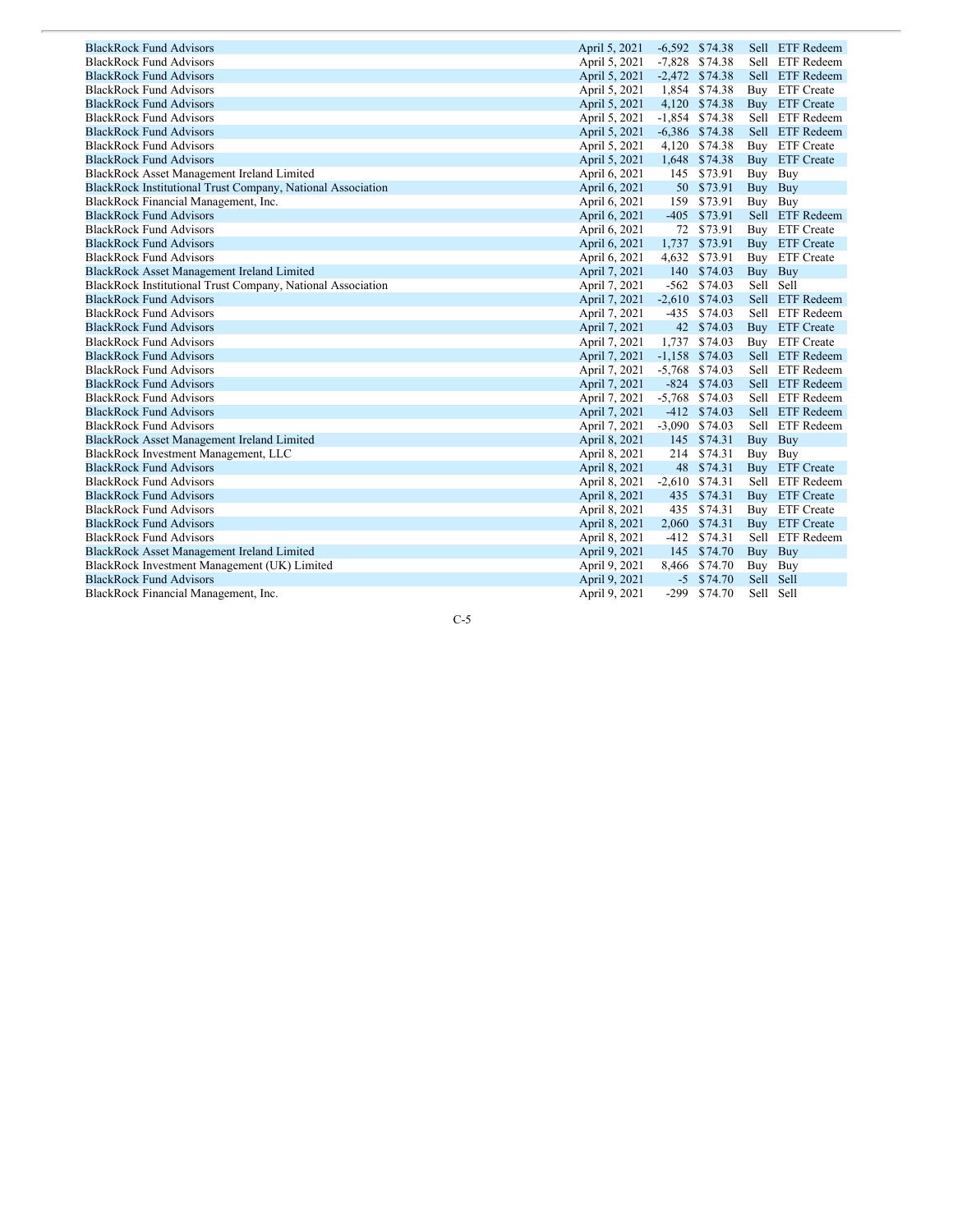| <b>BlackRock Fund Advisors</b>                              | April 9, 2021  |          | 1,197 \$74.70    |           | Buy ETF Create  |
|-------------------------------------------------------------|----------------|----------|------------------|-----------|-----------------|
| <b>BlackRock Fund Advisors</b>                              | April 9, 2021  | 824      | \$74.70          |           | Buy ETF Create  |
| <b>BlackRock Fund Advisors</b>                              | April 9, 2021  |          | $-3,296$ \$74.70 |           | Sell ETF Redeem |
| <b>BlackRock Fund Advisors</b>                              | April 9, 2021  | 3,502    | \$74.70          |           | Buy ETF Create  |
| <b>BlackRock Fund Advisors</b>                              | April 9, 2021  | $-1,030$ | \$74.70          |           | Sell ETF Redeem |
| <b>BlackRock Fund Advisors</b>                              | April 9, 2021  | $-579$   | \$74.70          |           | Sell ETF Redeem |
| <b>BlackRock Fund Advisors</b>                              | April 9, 2021  |          | $-2,316$ \$74.70 |           | Sell ETF Redeem |
| <b>BlackRock Fund Advisors</b>                              | April 9, 2021  | 1,740    | \$74.70          |           | Buy ETF Create  |
| <b>BlackRock Fund Advisors</b>                              | April 9, 2021  | $-1,740$ | \$74.70          |           | Sell ETF Redeem |
| BlackRock Asset Management Ireland Limited                  | April 12, 2021 | 70       | \$74.30          | Buy Buy   |                 |
| BlackRock Institutional Trust Company, National Association | April 12, 2021 |          | $-86$ \$74.30    | Sell Sell |                 |
| <b>BlackRock Fund Advisors</b>                              | April 12, 2021 | 824      | \$74.30          |           | Buy ETF Create  |
| <b>BlackRock Fund Advisors</b>                              | April 12, 2021 | 2,678    | \$74.30          |           | Buy ETF Create  |
| <b>BlackRock Fund Advisors</b>                              | April 12, 2021 | $-1,648$ | \$74.30          |           | Sell ETF Redeem |
| <b>BlackRock Fund Advisors</b>                              | April 12, 2021 |          | 2,060 \$74.30    |           | Buy ETF Create  |
| <b>BlackRock Fund Advisors</b>                              | April 12, 2021 | $-3,296$ | \$74.30          |           | Sell ETF Redeem |
| <b>BlackRock Fund Advisors</b>                              | April 12, 2021 | 1,442    | \$74.30          |           | Buy ETF Create  |
| <b>BlackRock Fund Advisors</b>                              | April 12, 2021 | 870      | \$74.30          |           | Buy ETF Create  |
| <b>BlackRock Fund Advisors</b>                              | April 12, 2021 | 870      | \$74.30          |           | Buy ETF Create  |
| BlackRock Asset Management Ireland Limited                  | April 13, 2021 | 70       | \$74.27          | Buy Buy   |                 |
| BlackRock Institutional Trust Company, National Association | April 13, 2021 | 583      | \$74.27          | Buy Buy   |                 |
| <b>BlackRock Advisors, LLC</b>                              | April 13, 2021 |          | 2,545 \$74.10    | Buy Buy   |                 |
| <b>BlackRock Fund Advisors</b>                              | April 13, 2021 |          | $-3,708$ \$74.27 |           | Sell ETF Redeem |
| <b>BlackRock Fund Advisors</b>                              | April 13, 2021 |          | $-1,854$ \$74.27 |           | Sell ETF Redeem |
| <b>BlackRock Fund Advisors</b>                              | April 13, 2021 |          | $-579$ \$74.27   |           | Sell ETF Redeem |
| <b>BlackRock Fund Advisors</b>                              | April 13, 2021 | $-1,158$ | \$74.27          |           | Sell ETF Redeem |
| <b>BlackRock Fund Advisors</b>                              | April 13, 2021 | $-435$   | \$74.27          |           | Sell ETF Redeem |
| <b>BlackRock Fund Advisors</b>                              | April 13, 2021 |          | 36 \$74.27       |           | Buy ETF Create  |
| <b>BlackRock Fund Advisors</b>                              | April 14, 2021 |          | 337 \$73.27      | Buy       | Buy             |
| BlackRock Investment Management, LLC                        | April 14, 2021 |          | 2,152 \$73.84    | Buy Buy   |                 |
| BlackRock Investment Management (UK) Limited                | April 14, 2021 | 1,942    | \$73.84          | Buy       | Buy             |
| <b>BlackRock Fund Advisors</b>                              | April 14, 2021 |          | 96 \$73.27       |           | Buy ETF Create  |
| <b>BlackRock Fund Advisors</b>                              | April 14, 2021 |          | 72 \$73.27       |           | Buy ETF Create  |
| <b>BlackRock Fund Advisors</b>                              | April 14, 2021 |          | 1,236 \$73.27    |           | Buy ETF Create  |
| <b>BlackRock Fund Advisors</b>                              | April 14, 2021 |          | $-1,648$ \$73.27 |           | Sell ETF Redeem |
| <b>BlackRock Fund Advisors</b>                              | April 14, 2021 |          | $-1,236$ \$73.27 |           | Sell ETF Redeem |
| <b>BlackRock Fund Advisors</b>                              | April 14, 2021 |          | 2,895 \$73.27    |           | Buy ETF Create  |
| <b>BlackRock Fund Advisors</b>                              | April 14, 2021 |          | $-435$ \$73.27   |           | Sell ETF Redeem |
| <b>BlackRock Fund Advisors</b>                              | April 14, 2021 |          | 435 \$73.27      |           | Buy ETF Create  |
| <b>BlackRock Fund Advisors</b>                              | April 14, 2021 | 30       | \$73.27          |           | Buy ETF Create  |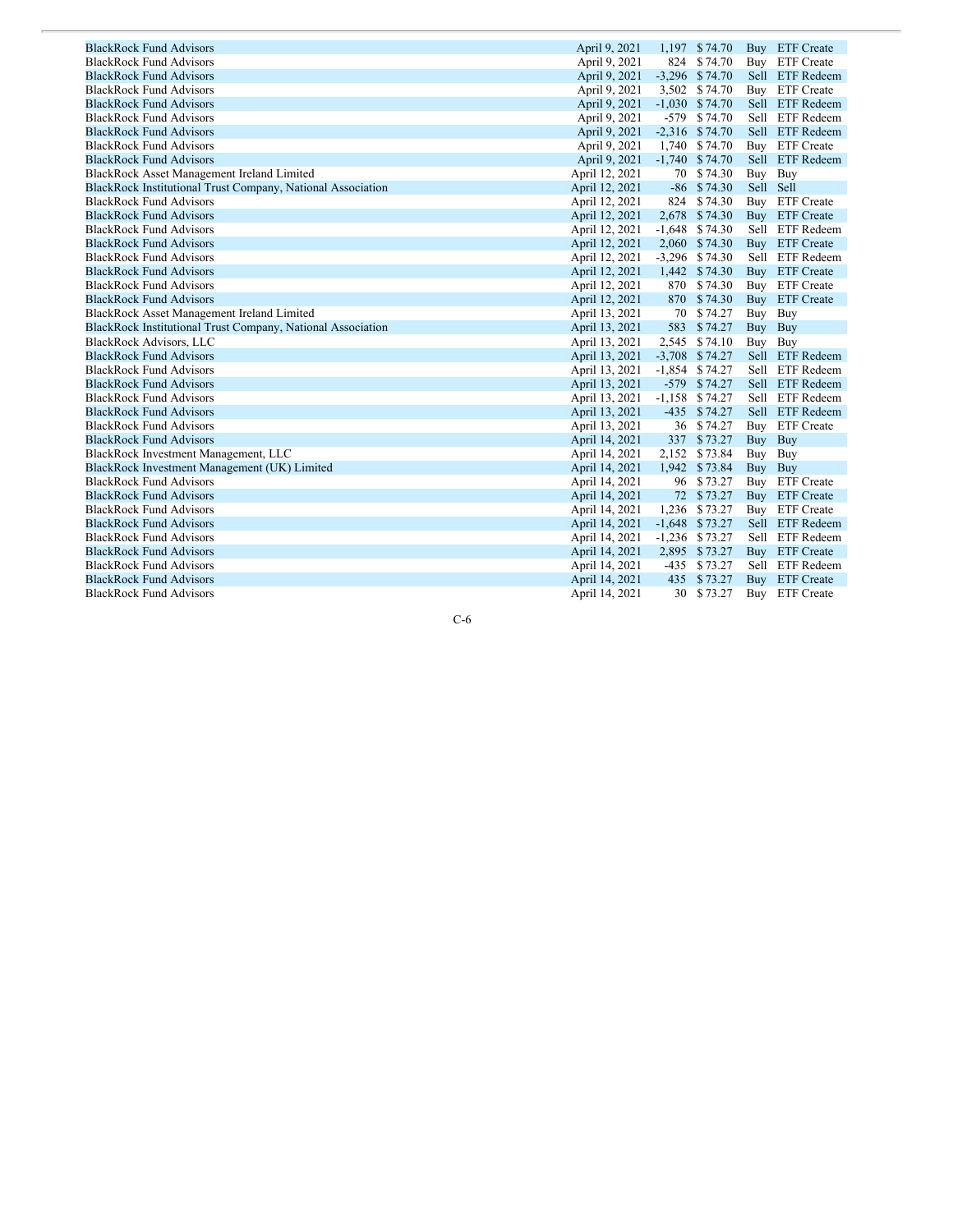| <b>BlackRock Fund Advisors</b>                              | April 14, 2021 |        | 36 \$73.27       |         | Buy ETF Create    |
|-------------------------------------------------------------|----------------|--------|------------------|---------|-------------------|
| BlackRock Asset Management Ireland Limited                  | April 15, 2021 |        | 70 \$74.71       | Buy Buy |                   |
| <b>BlackRock Asset Management Ireland Limited</b>           | April 15, 2021 |        | 70 \$74.71       | Buy     | Buy               |
| BlackRock Institutional Trust Company, National Association | April 15, 2021 |        | 5,536 \$74.35    | Buy Buy |                   |
| <b>BlackRock Fund Advisors</b>                              | April 15, 2021 |        | $-8,034$ \$74.71 |         | Sell ETF Redeem   |
| <b>BlackRock Fund Advisors</b>                              | April 15, 2021 |        | $-1,030$ \$74.71 |         | Sell ETF Redeem   |
| <b>BlackRock Fund Advisors</b>                              | April 15, 2021 |        | $-412$ \$74.71   |         | Sell ETF Redeem   |
| <b>BlackRock Fund Advisors</b>                              | April 15, 2021 |        | 435 \$74.71      | Buy     | <b>ETF</b> Create |
| <b>BlackRock Fund Advisors</b>                              | April 15, 2021 |        | 870 \$74.71      |         | Buy ETF Create    |
| <b>BlackRock Fund Advisors</b>                              | April 15, 2021 |        | 66 \$74.71       |         | Buy ETF Create    |
| <b>BlackRock Fund Advisors</b>                              | April 15, 2021 |        | 2,052 \$74.71    |         | Buy ETF Create    |
| BlackRock Asset Management Ireland Limited                  | April 16, 2021 |        | 70 \$75.21       | Buy Buy |                   |
| <b>BlackRock Asset Management Ireland Limited</b>           | April 16, 2021 |        | 210 \$75.21      | Buy Buy |                   |
| <b>BlackRock Fund Advisors</b>                              | April 16, 2021 |        | 27 \$75.21       |         | Buy ETF Create    |
| <b>BlackRock Fund Advisors</b>                              | April 16, 2021 |        | 1,648 \$75.21    |         | Buy ETF Create    |
| <b>BlackRock Fund Advisors</b>                              | April 16, 2021 |        | $-2,060$ \$75.21 |         | Sell ETF Redeem   |
| <b>BlackRock Fund Advisors</b>                              | April 16, 2021 |        | $-412$ \$75.21   |         | Sell ETF Redeem   |
| <b>BlackRock Fund Advisors</b>                              | April 16, 2021 |        | 1,158 \$75.21    |         | Buy ETF Create    |
| <b>BlackRock Fund Advisors</b>                              | April 16, 2021 |        | $-1,737$ \$75.21 |         | Sell ETF Redeem   |
| <b>BlackRock Fund Advisors</b>                              | April 16, 2021 |        | $-1,158$ \$75.21 |         | Sell ETF Redeem   |
| <b>BlackRock Fund Advisors</b>                              | April 16, 2021 |        | $-435$ \$75.21   |         | Sell ETF Redeem   |
| <b>BlackRock Fund Advisors</b>                              | April 16, 2021 |        | 435 \$75.21      | Buy     | <b>ETF</b> Create |
| <b>BlackRock Fund Advisors</b>                              | April 19, 2021 |        | 27 \$73.56       |         | Buy ETF Create    |
| <b>BlackRock Fund Advisors</b>                              | April 19, 2021 |        | 4,120 \$73.56    |         | Buy ETF Create    |
| <b>BlackRock Fund Advisors</b>                              | April 19, 2021 |        | $-824$ \$73.56   |         | Sell ETF Redeem   |
| <b>BlackRock Fund Advisors</b>                              | April 19, 2021 |        | $-4,944$ \$73.56 |         | Sell ETF Redeem   |
| <b>BlackRock Fund Advisors</b>                              | April 19, 2021 |        | $-5,974$ \$73.56 |         | Sell ETF Redeem   |
| <b>BlackRock Fund Advisors</b>                              | April 19, 2021 |        | 2,060 \$73.56    |         | Buy ETF Create    |
| <b>BlackRock Fund Advisors</b>                              | April 19, 2021 |        | $-3,090$ \$73.56 |         | Sell ETF Redeem   |
| <b>BlackRock Fund Advisors</b>                              | April 19, 2021 |        | 1,737 \$73.56    |         | Buy ETF Create    |
| <b>BlackRock Fund Advisors</b>                              | April 19, 2021 |        | 579 \$73.56      |         | Buy ETF Create    |
| <b>BlackRock Fund Advisors</b>                              | April 19, 2021 |        | 870 \$73.56      |         | Buy ETF Create    |
| <b>BlackRock Fund Advisors</b>                              | April 19, 2021 |        | -435 \$73.56     |         | Sell ETF Redeem   |
| <b>BlackRock Fund Advisors</b>                              | April 19, 2021 | $-435$ | \$73.56          |         | Sell ETF Redeem   |
| <b>BlackRock Fund Advisors</b>                              | April 19, 2021 |        | $-70$ \$73.56    |         | Sell ETF Redeem   |
| <b>BlackRock Fund Advisors</b>                              | April 19, 2021 |        | $-268$ \$73.56   |         | Sell ETF Redeem   |
| <b>BlackRock Fund Advisors</b>                              | April 19, 2021 |        | $-134$ \$73.56   |         | Sell ETF Redeem   |
| BlackRock Investment Management, LLC                        | April 20, 2021 |        | 256 \$72.71      | Buy     | Buy               |
| BlackRock Institutional Trust Company, National Association | April 20, 2021 |        | 450 \$72.10      | Buy Buy |                   |
| <b>BlackRock Fund Managers Ltd</b>                          | April 20, 2021 |        | 1,454 \$72.10    | Buy Buy |                   |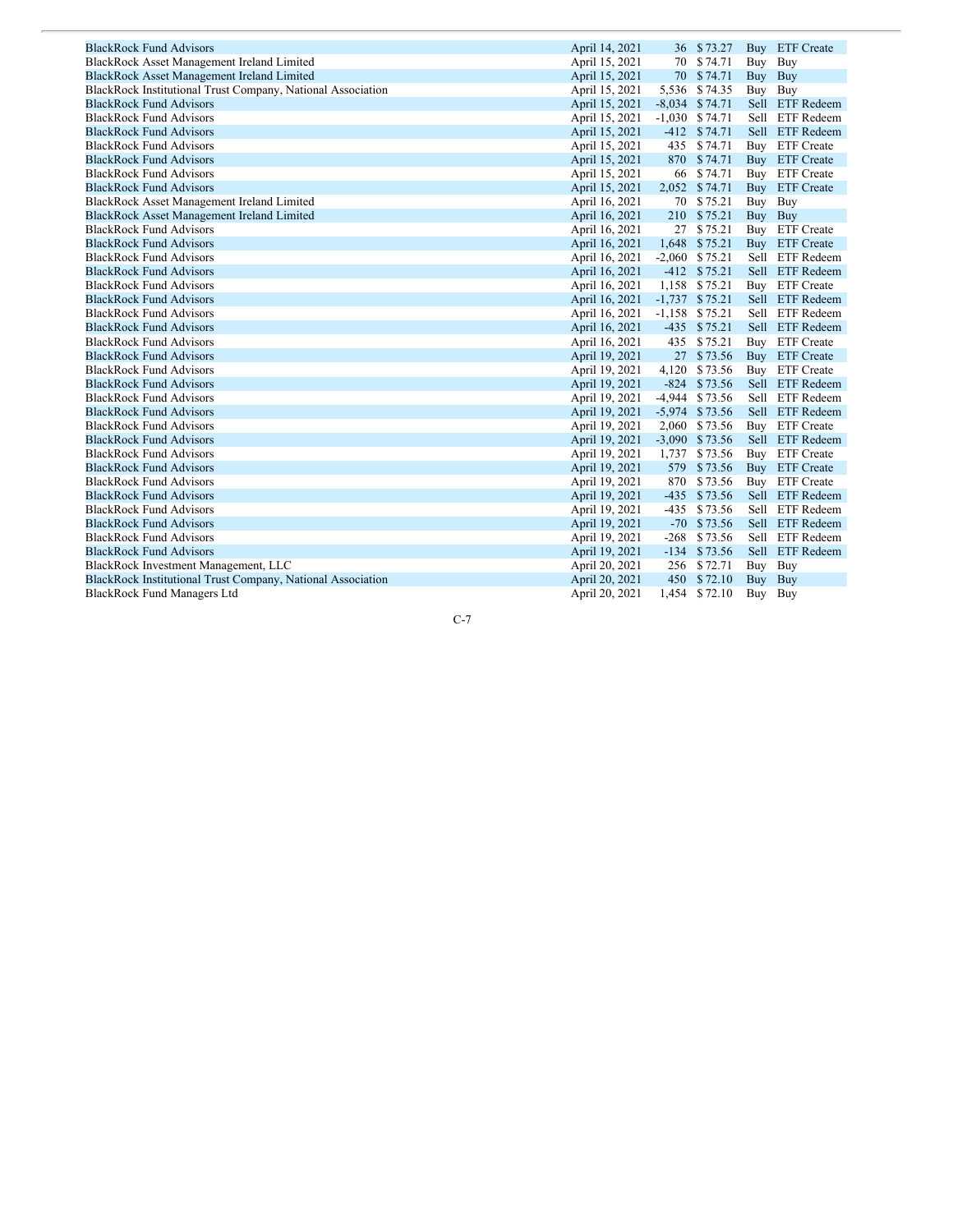| BlackRock Institutional Trust Company, National Association | April 20, 2021 |        | 1,386 \$72.11    | Buy Buy |                 |
|-------------------------------------------------------------|----------------|--------|------------------|---------|-----------------|
| BlackRock Financial Management, Inc.                        | April 20, 2021 |        | $-572$ \$72.11   | Sell    | Sell            |
| <b>BlackRock Asset Management Ireland Limited</b>           | April 20, 2021 |        | 146 \$72.10      | Buy     | Buy             |
| <b>BlackRock Fund Advisors</b>                              | April 20, 2021 |        | 48 \$72.10       |         | Buy ETF Create  |
| <b>BlackRock Fund Advisors</b>                              | April 20, 2021 |        | $-618$ \$72.10   |         | Sell ETF Redeem |
| <b>BlackRock Fund Advisors</b>                              | April 20, 2021 |        | $-3,914$ \$72.10 |         | Sell ETF Redeem |
| <b>BlackRock Fund Advisors</b>                              | April 20, 2021 |        | 6,592 \$72.10    |         | Buy ETF Create  |
| <b>BlackRock Fund Advisors</b>                              | April 20, 2021 |        | 9,270 \$72.10    |         | Buy ETF Create  |
| <b>BlackRock Fund Advisors</b>                              | April 20, 2021 |        | $-2,472$ \$72.10 |         | Sell ETF Redeem |
| <b>BlackRock Fund Advisors</b>                              | April 20, 2021 |        | 4,120 \$72.10    |         | Buy ETF Create  |
| <b>BlackRock Fund Advisors</b>                              | April 20, 2021 |        | 7,004 \$72.10    |         | Buy ETF Create  |
| <b>BlackRock Fund Advisors</b>                              | April 20, 2021 |        | $-579$ \$72.10   |         | Sell ETF Redeem |
| <b>BlackRock Fund Advisors</b>                              | April 20, 2021 |        | 1,158 \$72.10    |         | Buy ETF Create  |
| <b>BlackRock Fund Advisors</b>                              | April 20, 2021 |        | $-4,053$ \$72.10 |         | Sell ETF Redeem |
| <b>BlackRock Fund Advisors</b>                              | April 20, 2021 |        | $-76$ \$72.10    |         | Sell ETF Redeem |
| <b>BlackRock Fund Advisors</b>                              | April 20, 2021 |        | $-435$ \$72.10   |         | Sell ETF Redeem |
| <b>BlackRock Fund Advisors</b>                              | April 20, 2021 |        | $-435$ \$72.10   |         | Sell ETF Redeem |
| <b>BlackRock Fund Advisors</b>                              | April 20, 2021 |        | $-35$ \$72.10    |         | Sell ETF Redeem |
| <b>BlackRock Fund Advisors</b>                              | April 20, 2021 |        | $-204$ \$72.10   |         | Sell ETF Redeem |
| BlackRock Institutional Trust Company, National Association | April 21, 2021 |        | 589 \$72.55      | Buy Buy |                 |
| <b>BlackRock Fund Advisors</b>                              | April 21, 2021 |        | 105 \$72.55      | Buy Buy |                 |
| BlackRock Investment Management, LLC                        | April 21, 2021 |        | 102 \$72.55      | Buy Buy |                 |
| <b>BlackRock Fund Advisors</b>                              | April 21, 2021 | 48     | \$72.55          |         | Buy ETF Create  |
| <b>BlackRock Fund Advisors</b>                              | April 21, 2021 |        | 32 \$72.55       |         | Buy ETF Create  |
| <b>BlackRock Fund Advisors</b>                              | April 21, 2021 |        | $-618$ \$72.55   |         | Sell ETF Redeem |
| <b>BlackRock Fund Advisors</b>                              | April 21, 2021 |        | 1,648 \$72.55    |         | Buy ETF Create  |
| <b>BlackRock Fund Advisors</b>                              | April 21, 2021 |        | 2,060 \$72.55    |         | Buy ETF Create  |
| <b>BlackRock Fund Advisors</b>                              | April 21, 2021 |        | $-3,502$ \$72.55 |         | Sell ETF Redeem |
| <b>BlackRock Fund Advisors</b>                              | April 21, 2021 |        | 7,004 \$72.55    |         | Buy ETF Create  |
| <b>BlackRock Fund Advisors</b>                              | April 21, 2021 |        | 206 \$72.55      |         | Buy ETF Create  |
| <b>BlackRock Fund Advisors</b>                              | April 21, 2021 |        | $-4,053$ \$72.55 |         | Sell ETF Redeem |
| <b>BlackRock Fund Advisors</b>                              | April 21, 2021 | $-579$ | \$72.55          |         | Sell ETF Redeem |
| <b>BlackRock Fund Advisors</b>                              | April 21, 2021 | $-579$ | \$72.55          |         | Sell ETF Redeem |
| <b>BlackRock Fund Advisors</b>                              | April 21, 2021 | 42     | \$72.55          |         | Buy ETF Create  |
| <b>BlackRock Fund Advisors</b>                              | April 21, 2021 |        | 78 \$72.55       |         | Buy ETF Create  |
| <b>BlackRock Fund Advisors</b>                              | April 21, 2021 |        | $-134$ \$72.55   |         | Sell ETF Redeem |
| <b>BlackRock Fund Advisors</b>                              | April 21, 2021 |        | $-268$ \$72.55   |         | Sell ETF Redeem |
| <b>BlackRock Fund Managers Ltd</b>                          | April 22, 2021 |        | 284 \$72.72      | Buy     | Buy             |
| BlackRock Institutional Trust Company, National Association | April 22, 2021 |        | 285 \$72.35      | Buy Buy |                 |
| <b>BlackRock Fund Advisors</b>                              | April 22, 2021 |        | 9,444 \$71.76    | Buy Buy |                 |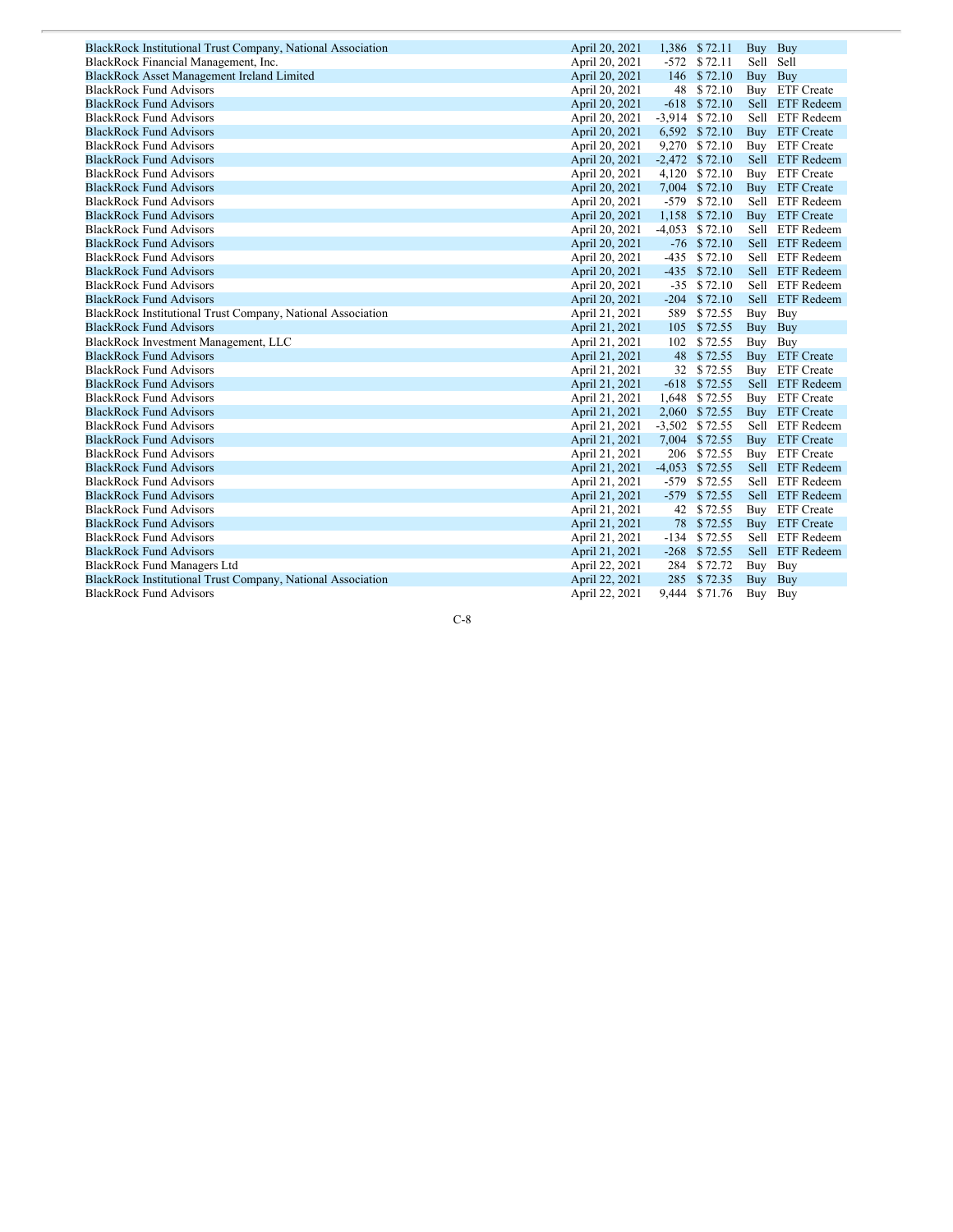| BlackRock Institutional Trust Company, National Association | April 22, 2021 | 6,135 \$ 72.24    |                | Buy Buy   |                 |
|-------------------------------------------------------------|----------------|-------------------|----------------|-----------|-----------------|
| BlackRock Institutional Trust Company, National Association | April 22, 2021 | $-1,107$ \$ 71.63 |                | Sell Sell |                 |
| <b>BlackRock Fund Advisors</b>                              | April 22, 2021 | $-2,060$ \$ 71.63 |                |           | Sell ETF Redeem |
| <b>BlackRock Fund Advisors</b>                              | April 22, 2021 | $-1,030$ \$ 71.63 |                |           | Sell ETF Redeem |
| <b>BlackRock Fund Advisors</b>                              | April 22, 2021 | $-1,854$ \$ 71.63 |                |           | Sell ETF Redeem |
| <b>BlackRock Fund Advisors</b>                              | April 22, 2021 | 1,158 \$ 71.63    |                |           | Buy ETF Create  |
| <b>BlackRock Fund Advisors</b>                              | April 22, 2021 | $-1,158$ \$ 71.63 |                |           | Sell ETF Redeem |
| <b>BlackRock Fund Advisors</b>                              | April 22, 2021 |                   | $-76$ \$ 71.63 |           | Sell ETF Redeem |
| <b>BlackRock Fund Advisors</b>                              | April 22, 2021 | $-870$            | \$71.63        |           | Sell ETF Redeem |
| BlackRock Financial Management, Inc.                        | April 23, 2021 | 9                 | \$72.81        | Buy       | Buy             |
| BlackRock Institutional Trust Company, National Association | April 23, 2021 | $-198$            | \$72.81        | Sell Sell |                 |
| BlackRock Institutional Trust Company, National Association | April 23, 2021 | 821               | \$73.05        | Buy Buy   |                 |
| <b>BlackRock Fund Advisors</b>                              | April 23, 2021 | $-8,736$ \$ 72.81 |                |           | Sell ETF Redeem |
| <b>BlackRock Fund Advisors</b>                              | April 23, 2021 | 1,664 \$72.81     |                |           | Buy ETF Create  |
| <b>BlackRock Fund Advisors</b>                              | April 23, 2021 | $-2,912$ \$ 72.81 |                |           | Sell ETF Redeem |
| <b>BlackRock Fund Advisors</b>                              | April 23, 2021 | 1,872 \$ 72.81    |                |           | Buy ETF Create  |
| <b>BlackRock Fund Advisors</b>                              | April 23, 2021 | $-3,120$ \$ 72.81 |                |           | Sell ETF Redeem |
| <b>BlackRock Fund Advisors</b>                              | April 23, 2021 | 1,737 \$ 72.81    |                |           | Buy ETF Create  |
| <b>BlackRock Fund Advisors</b>                              | April 23, 2021 | 1,305 \$ 72.81    |                |           | Buy ETF Create  |
| <b>BlackRock Fund Advisors</b>                              | April 23, 2021 |                   | 72 \$ 72.81    |           | Buy ETF Create  |
| BlackRock Financial Management, Inc.                        | April 26, 2021 | $-192$ \$ 73.68   |                | Sell Sell |                 |
| <b>BlackRock Fund Advisors</b>                              | April 26, 2021 | $-624$ \$ 73.68   |                |           | Sell ETF Redeem |
| <b>BlackRock Fund Advisors</b>                              | April 26, 2021 | $-1,248$ \$ 73.68 |                |           | Sell ETF Redeem |
| <b>BlackRock Fund Advisors</b>                              | April 26, 2021 | 2,316 \$73.68     |                |           | Buy ETF Create  |
| BlackRock Investment Management, LLC                        | April 27, 2021 | 267               | \$74.38        | Buy Buy   |                 |
| BlackRock Institutional Trust Company, National Association | April 27, 2021 | $-131$            | \$74.09        | Sell Sell |                 |
| <b>BlackRock Fund Advisors</b>                              | April 27, 2021 |                   | 27 \$ 74.09    |           | Buy ETF Create  |
| <b>BlackRock Fund Advisors</b>                              | April 27, 2021 | $-8,320$ \$ 74.09 |                |           | Sell ETF Redeem |
| <b>BlackRock Fund Advisors</b>                              | April 27, 2021 | $-3,120$ \$ 74.09 |                |           | Sell ETF Redeem |
| <b>BlackRock Fund Advisors</b>                              | April 27, 2021 | $-832$ \$ 74.09   |                |           | Sell ETF Redeem |
| <b>BlackRock Fund Advisors</b>                              | April 27, 2021 | $-5,408$ \$ 74.09 |                |           | Sell ETF Redeem |
| <b>BlackRock Fund Advisors</b>                              | April 27, 2021 | 1,158             | \$74.09        |           | Buy ETF Create  |
| <b>BlackRock Fund Advisors</b>                              | April 27, 2021 | $-435$            | \$74.09        |           | Sell ETF Redeem |
| <b>BlackRock Fund Advisors</b>                              | April 27, 2021 | $-870$            | \$74.09        |           | Sell ETF Redeem |
| <b>BlackRock Fund Advisors</b>                              | April 27, 2021 | $-435$            | \$74.09        |           | Sell ETF Redeem |
| <b>BlackRock Fund Advisors</b>                              | April 27, 2021 | $-435$            | \$74.09        |           | Sell ETF Redeem |
| <b>BlackRock Fund Advisors</b>                              | April 27, 2021 |                   | $-35$ \$ 74.09 |           | Sell ETF Redeem |
| <b>BlackRock Fund Advisors</b>                              | April 27, 2021 | 855               | \$74.09        |           | Buy ETF Create  |
| <b>BlackRock Asset Management Ireland Limited</b>           | April 28, 2021 |                   | 70 \$ 74.47    | Buy Buy   |                 |
| <b>BlackRock Fund Advisors</b>                              | April 28, 2021 | 1,698 \$ 74.47    |                | Buy Buy   |                 |